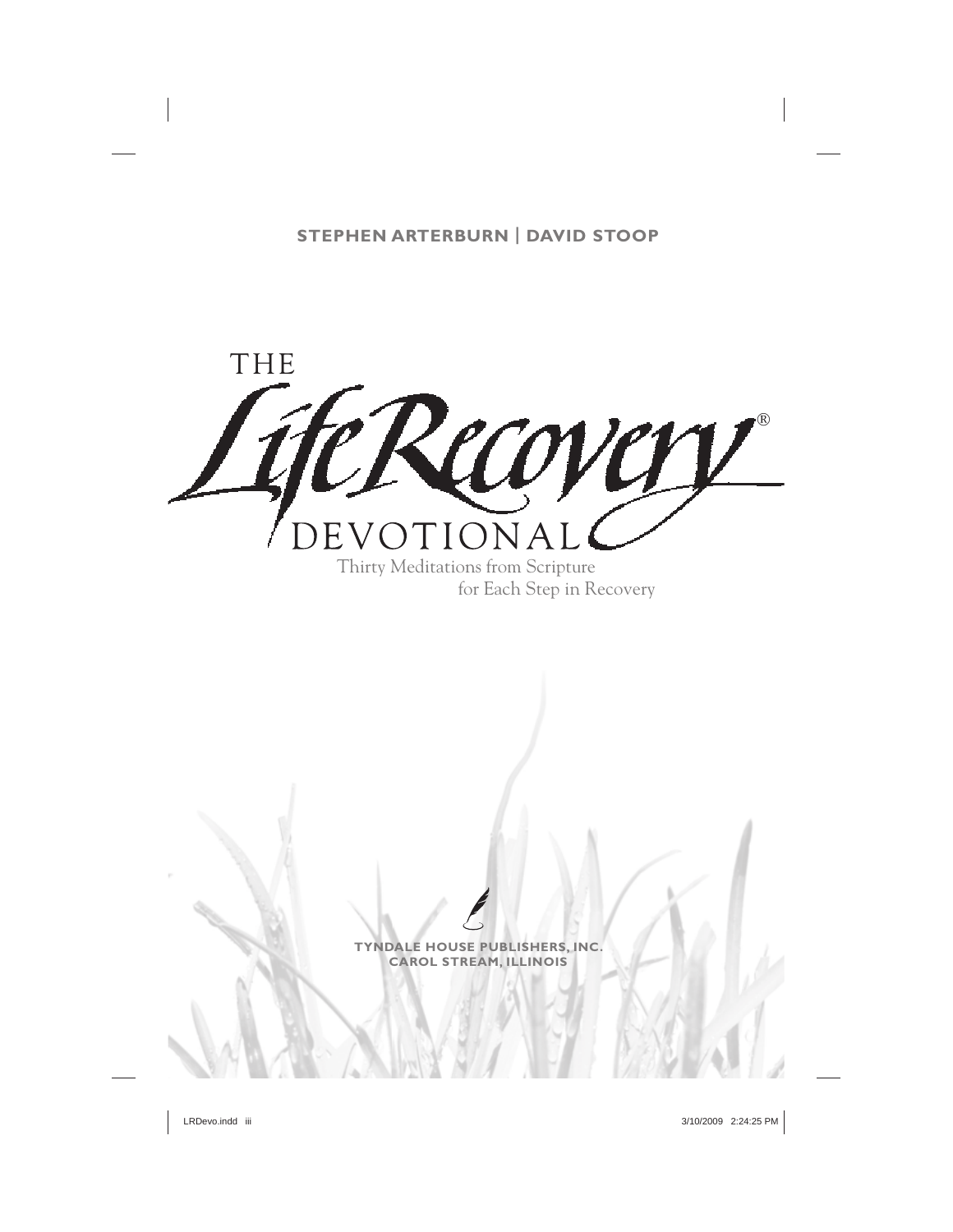Visit Tyndale's exciting Web site at www.tyndale.com

*TYNDALE* and Tyndale's quill logo are registered trademarks of Tyndale House Publishers, Inc.

*Life Recovery* is a registered trademark of Tyndale House Publishers, Inc.

*New Living Translation, NLT,* and the New Living Translation logo are registered trademarks of Tyndale House Publishers, Inc.

The Twelve Steps are reprinted and adapted with permission of Alcoholics Anonymous World Services, Inc. Permission to reprint and adapt the Twelve Steps does not mean that AA has reviewed or approved the contents of this publication, nor that AA agrees with the views expressed herein. AA is a program of recovery from alcoholism—use of the Twelve Steps in connection with programs and activities which are patterned after AA, but which address other problems, does not imply otherwise.

*The Life Recovery Devotional: Thirty Meditations from Scripture for Each Step in Recovery*

Copyright © 1991 by Stephen Arterburn and David Stoop. All rights reserved.

Previously published as *The Twelve-Step Life Recovery Devotional* in 1991 by Tyndale House Publishers under ISBN-13: 978-0-8423-4753-2 / ISBN-10: 0-8423-4753-4.

The Life Recovery Devotional first published in 2009.

Cover photo copyright © by Creatas Images/jupiterimages. All rights reserved.

Designed by Jacqueline L. Nuñez

Published in association with the literary agency of Alive Communications, Inc., 7680 Goddard Street, Suite 200, Colorado Springs, CO 80920.

Unless otherwise indicated, all Scripture quotations are taken from the *Holy Bible*, New Living Translation copyright © 1996, 2004, 2007 by Tyndale House Foundation. Used by permission of Tyndale House Publishers, Inc., Carol Stream, Illinois 60188. All rights reserved.

Scripture quotations marked NKJV are taken from the New King James Version®. Copyright © 1982 by Thomas Nelson, Inc. Used by permission. All rights reserved. *NKJV* is a trademark of Thomas Nelson, Inc.

#### **Library of Congress Cataloging-in-Publication Data**

Arterburn, Stephen, date.

 The life recovery devotional : thirty meditations from Scripture for each step in recovery / Stephen Arterburn and David Stoop. —New repackage.

p. cm.

 Originally published: The twelve step life recovery devotional / David Stoop, Stephen Arterburn. c1991.

ISBN 978-1-4143-3004-4 (sc)

 1. Twelve-step programs—Religious aspects—Christianity—Meditations. 2. Bible— Meditations. I. Stoop, David A. II. Stoop, David A. Twelve step life recovery devotional. III. Title. BV4596.T88A78 2009

242'.4—dc22 2008054374

Printed in the United States of America

15 14 13 12 11 10 09 7 6 5 4 3 2 1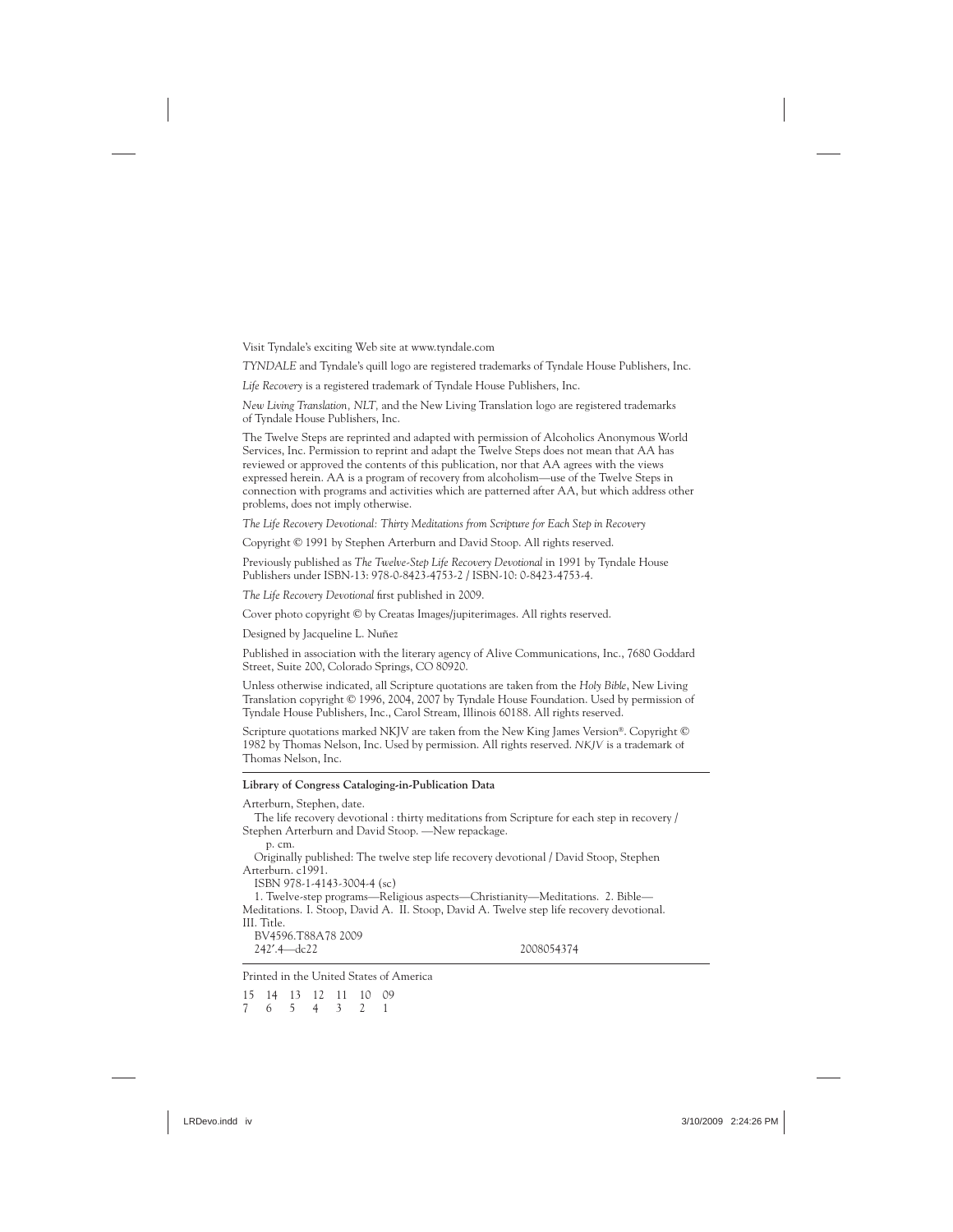# **DEDICATION**

This devotional is dedicated to all fellow strugglers who have had the courage to face the truth about themselves, the humility to abandon their flawed attempts at living, and the willingness to find God's truth and live accordingly.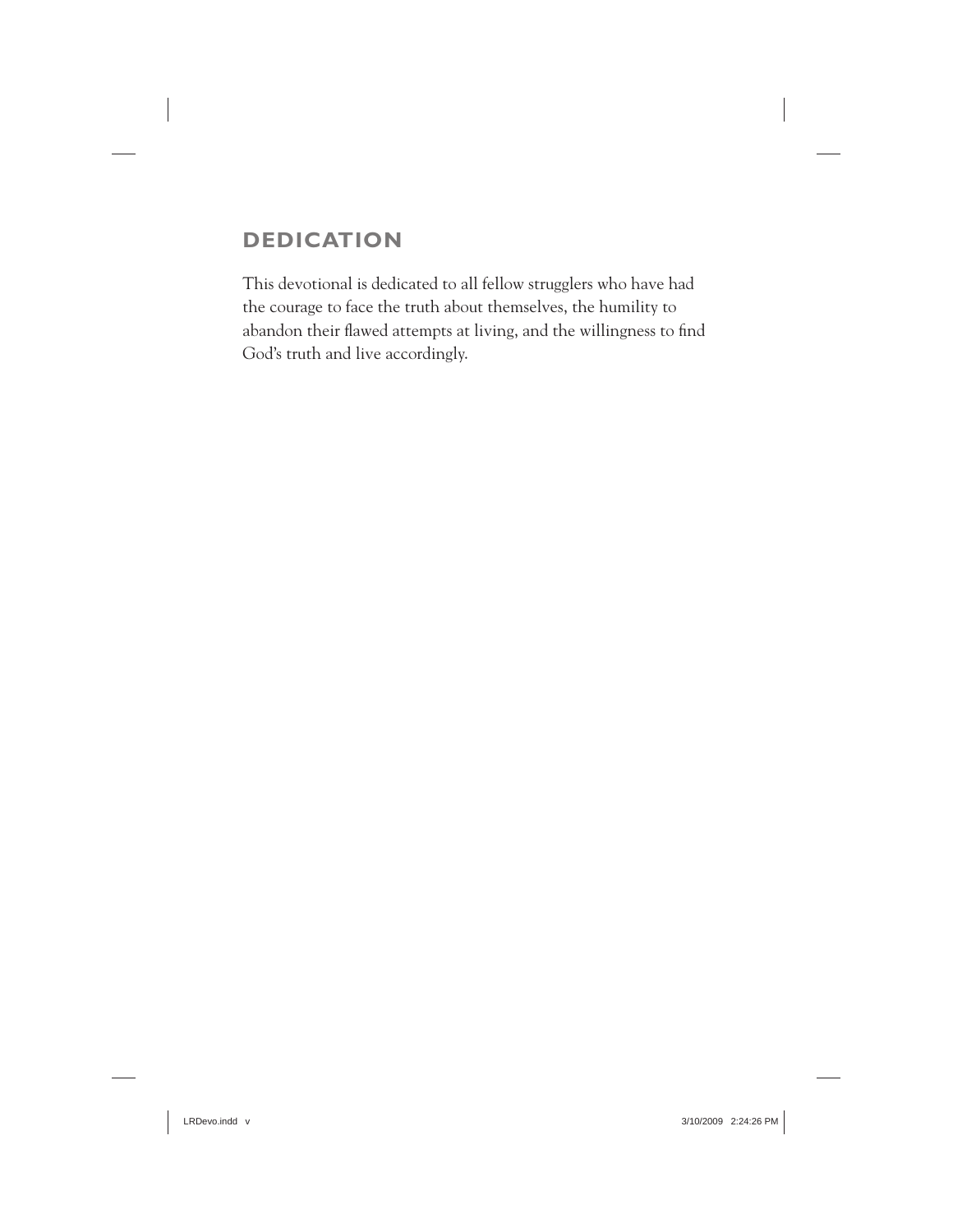# **CONTENTS**

| The Twelve Steps of Alcoholics Anonymous viii                                                                    |
|------------------------------------------------------------------------------------------------------------------|
|                                                                                                                  |
|                                                                                                                  |
|                                                                                                                  |
| Step One $\dots \dots \dots \dots \dots \dots \dots \dots \dots \dots \dots \dots \dots \dots \dots \dots \dots$ |
|                                                                                                                  |
|                                                                                                                  |
|                                                                                                                  |
|                                                                                                                  |
|                                                                                                                  |
|                                                                                                                  |
|                                                                                                                  |
|                                                                                                                  |
|                                                                                                                  |
|                                                                                                                  |
|                                                                                                                  |
|                                                                                                                  |
|                                                                                                                  |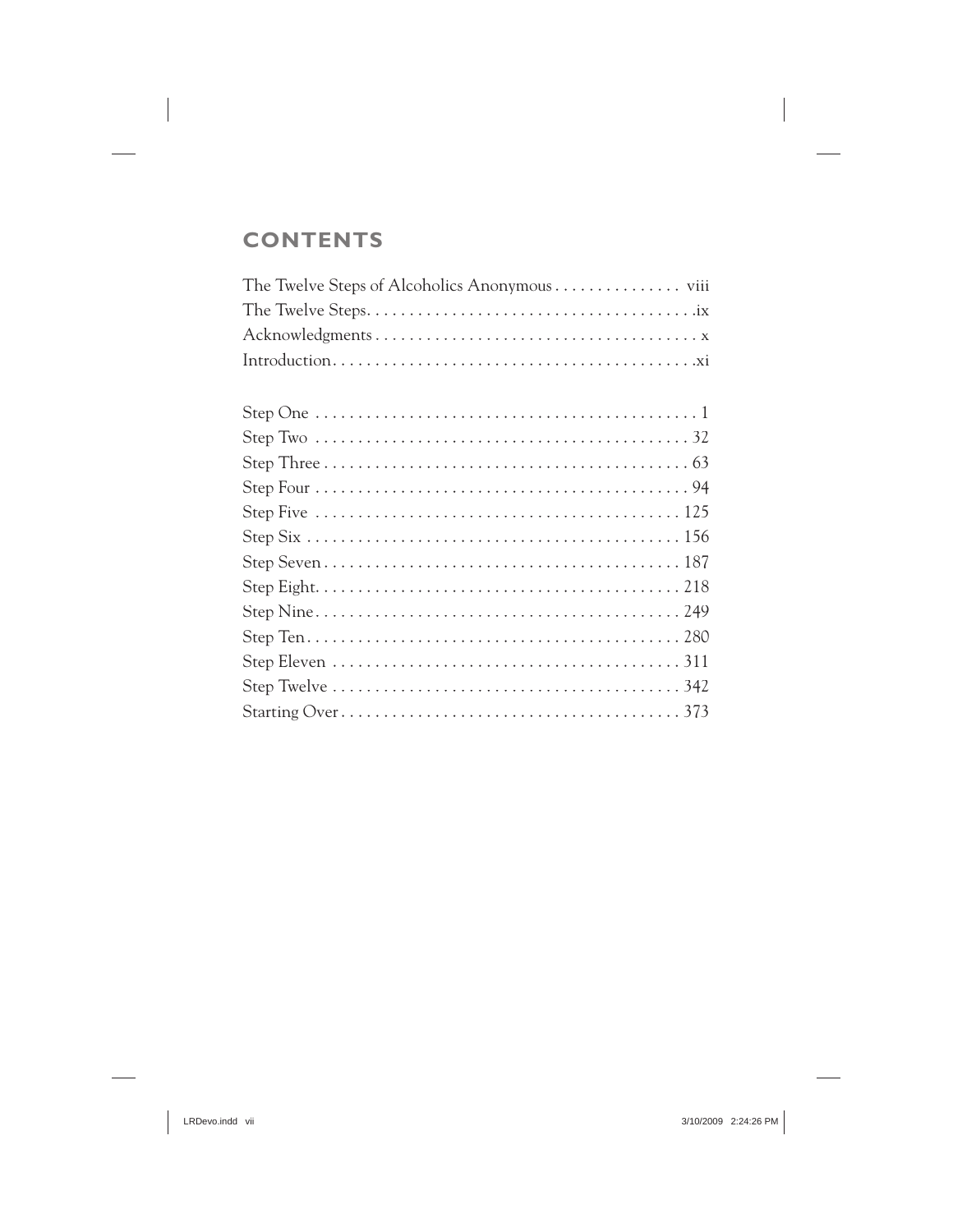# **THE TWELVE STEPS OF ALCOHOLICS ANONYMOUS**

- (1) We admitted we were powerless over alcohol—that our lives had become unmanageable.
- (2) Came to believe that a Power greater than ourselves could restore us to sanity.
- (3) Made a decision to turn our will and our lives over to the care of God *as we understood Him.*
- (4) Made a searching and fearless moral inventory of ourselves.
- (5) Admitted to God, to ourselves and to another human being the exact nature of our wrongs.
- (6) Were entirely ready to have God remove all these defects of character.
- (7) Humbly asked Him to remove our shortcomings.
- (8) Made a list of all persons we had harmed, and became willing to make amends to them all.
- (9) Made direct amends to such people wherever possible, except when to do so would injure them or others.
- (10) Continued to take personal inventory and when we were wrong promptly admitted it.
- (11) Sought through prayer and meditation to improve our conscious contact with God, *as we understood Him,* praying only for knowledge of His will for us and the power to carry that out.
- (12) Having had a spiritual awakening as the result of these steps, we tried to carry this message to alcoholics, and to practice these principles in all our affairs.

*The Twelve Steps are reprinted and adapted with permission of Alcoholics Anonymous World Services, Inc. Permission to reprint and adapt the Twelve Steps does not mean that AA has reviewed or approved the contents of this publication, nor that AA agrees with the views expressed herein. AA is a program of recovery from alcoholism—use of the Twelve Steps in connection with programs and activities which are patterned after AA, but which address other problems, does not imply otherwise.*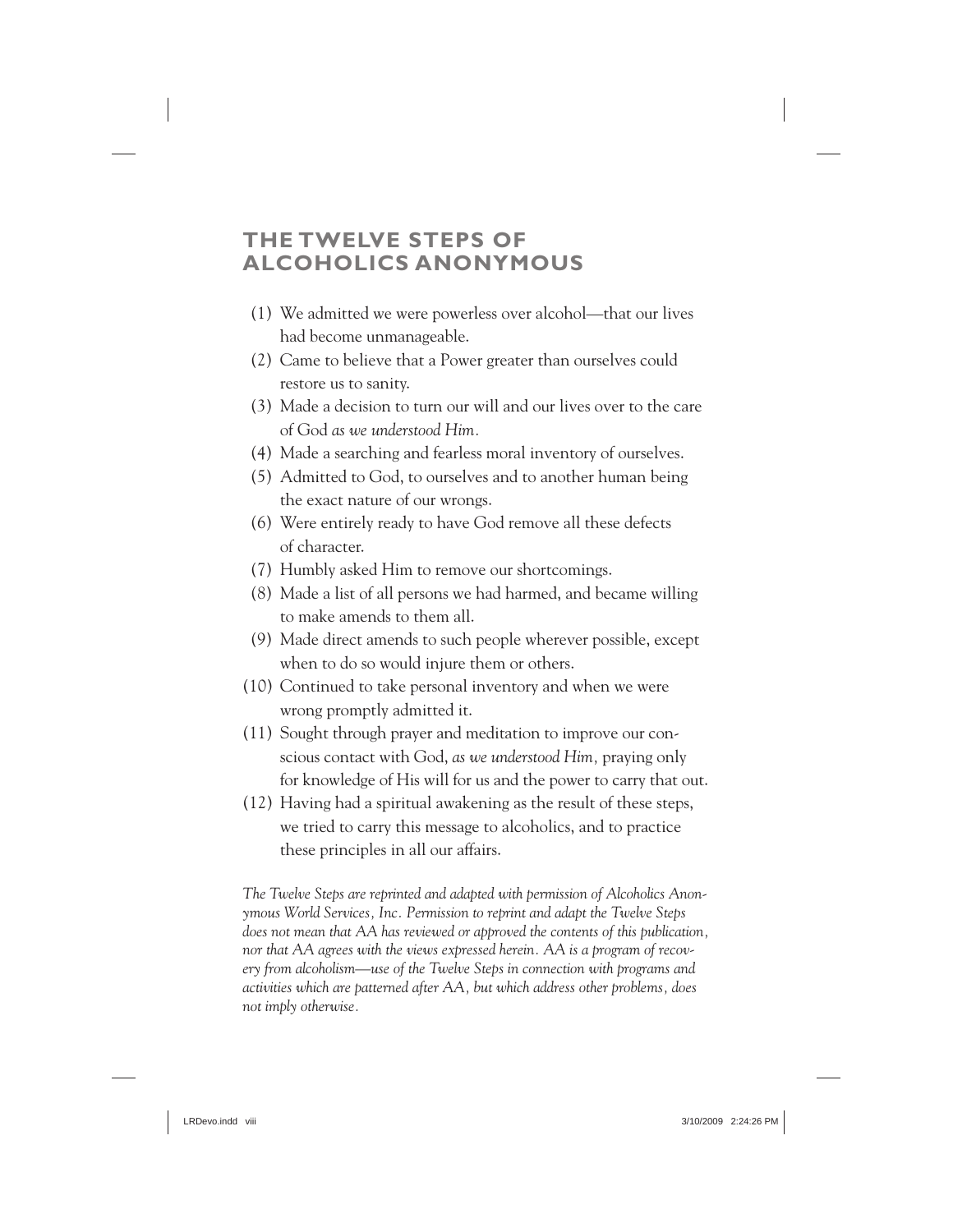# **THE TWELVE STEPS**

- 1. We admitted that we were powerless over our dependencies and that our lives had become unmanageable.
- 2. We came to believe that a Power greater than ourselves could restore us to sanity.
- 3. We made a decision to turn our wills and our lives over to the care of God.
- 4. We made a searching and fearless moral inventory of ourselves.
- 5. We admitted to God, to ourselves, and to another human being the exact nature of our wrongs.
- 6. We were entirely ready to have God remove these defects of character.
- 7. We humbly asked God to remove our shortcomings.
- 8. We made a list of all persons we had harmed and became willing to make amends to them all.
- 9. We made direct amends to such people wherever possible, except when to do so would injure them or others.
- 10. We continued to take personal inventory, and when we were wrong, promptly admitted it.
- 11. We sought through prayer and meditation to improve our conscious contact with God, praying only for knowledge of his will for us and the power to carry it out.
- 12. Having had a spiritual awakening as the result of these steps, we tried to carry this message to others and to practice these principles in all our affairs.

*The Twelve Steps in this devotional book have been adapted from the Twelve Steps of Alcoholics Anonymous.*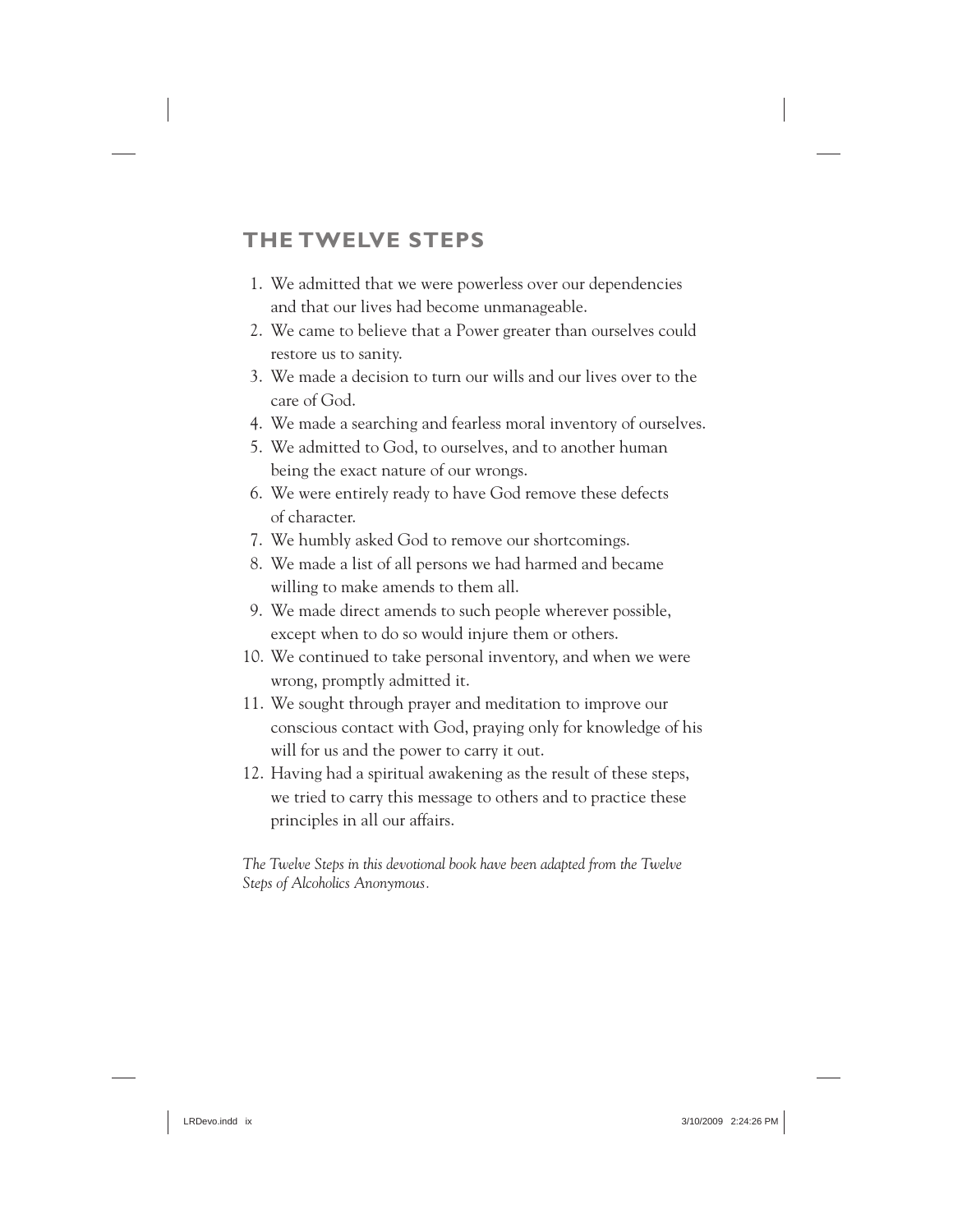# **ACKNOWLEDGMENTS**

A lot of people have played a part in the creation of this devotional, but we want to especially thank Connie Neal, for letting us draw from her own recovery, and Mark Norton at Tyndale House Publishers, for bringing it all together.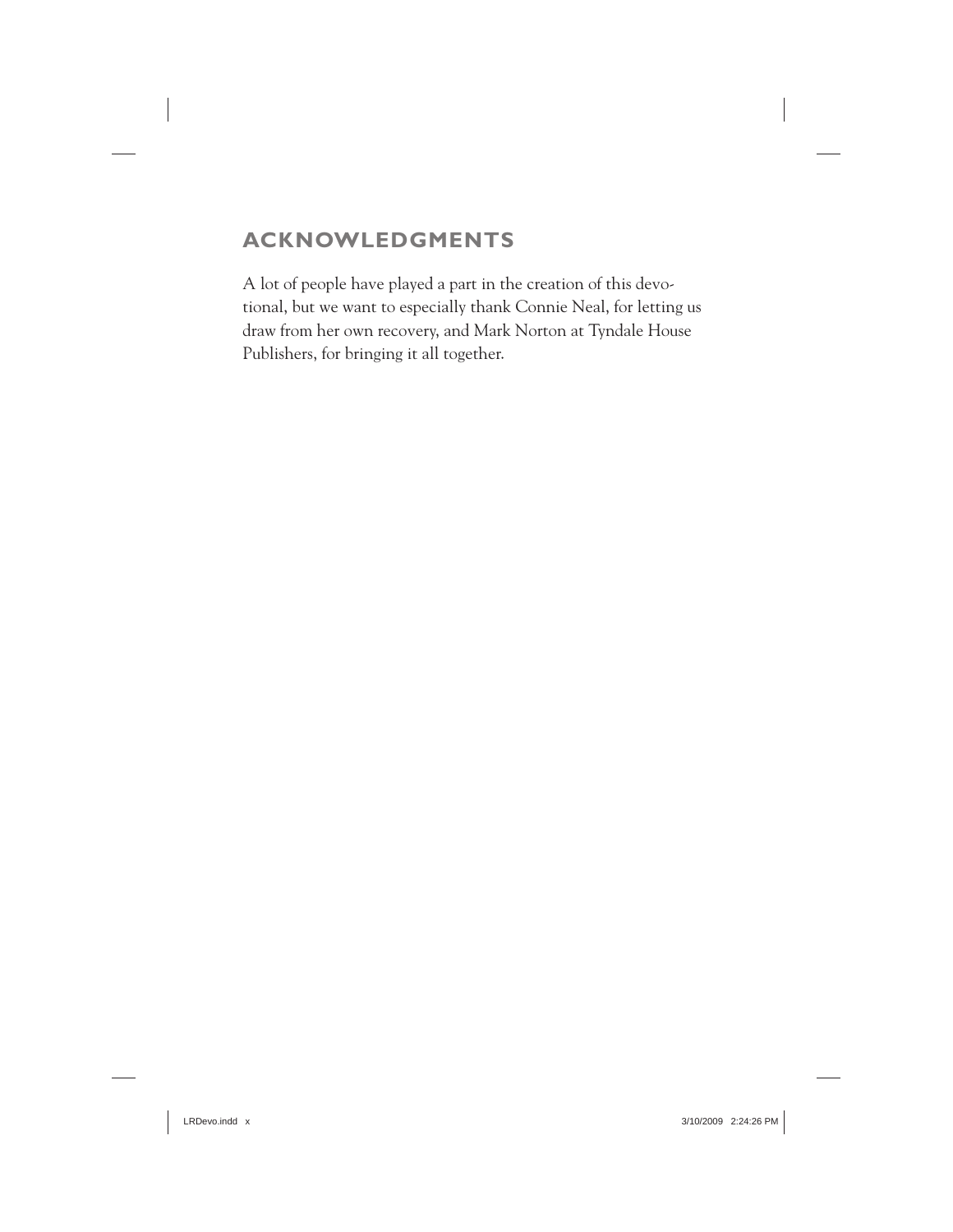# **INTRODUCTION**

It's impossible to go through life without experiencing hurt, especially in the invisible world of our thoughts and emotions. We all respond differently to these hurts. Some of us try to avoid feeling the pain by turning to harmful behaviors or addictive substances hoping to numb the hurts within. Others of us try to distance ourselves from the pain by throwing ourselves into more noble pursuits—hoping to stay busy enough to silence the painful memories from our past.

Over the years, millions have found help and hope by working through the Twelve Steps of Alcoholics Anonymous. More recently, many who have not been addicted to alcohol or another addictive chemical also have found healing through these steps. *The Life Recovery Devotional* has been designed for all of us whose lives have in some way been touched by addictions or other compulsive behaviors.

All of the Twelve Steps are rooted in spiritual principles that are displayed prominently in God's Word. And each meditation in this book is based upon biblical truths that will lead us to freedom from the prisons of our addictions and compulsions. This fits with our desire to bring recovery back to the Bible.

These biblical meditations have been written and edited by people who are in recovery. Some of them are focused more toward those of us struggling with addictions; others deal with issues common among those living alongside those with addictions and compulsions. Although we may go about dealing with our problems in very different ways, we're all trying to deal with the pain of growing up in a broken world. Reading these meditations will help us understand the struggles that are common to all of us in recovery. Sharing the truths we encounter will encourage our growth and lead us out of our isolation and loneliness.

This book contains thirty meditations for each of the Twelve Steps, plus five additional meditations to use when starting over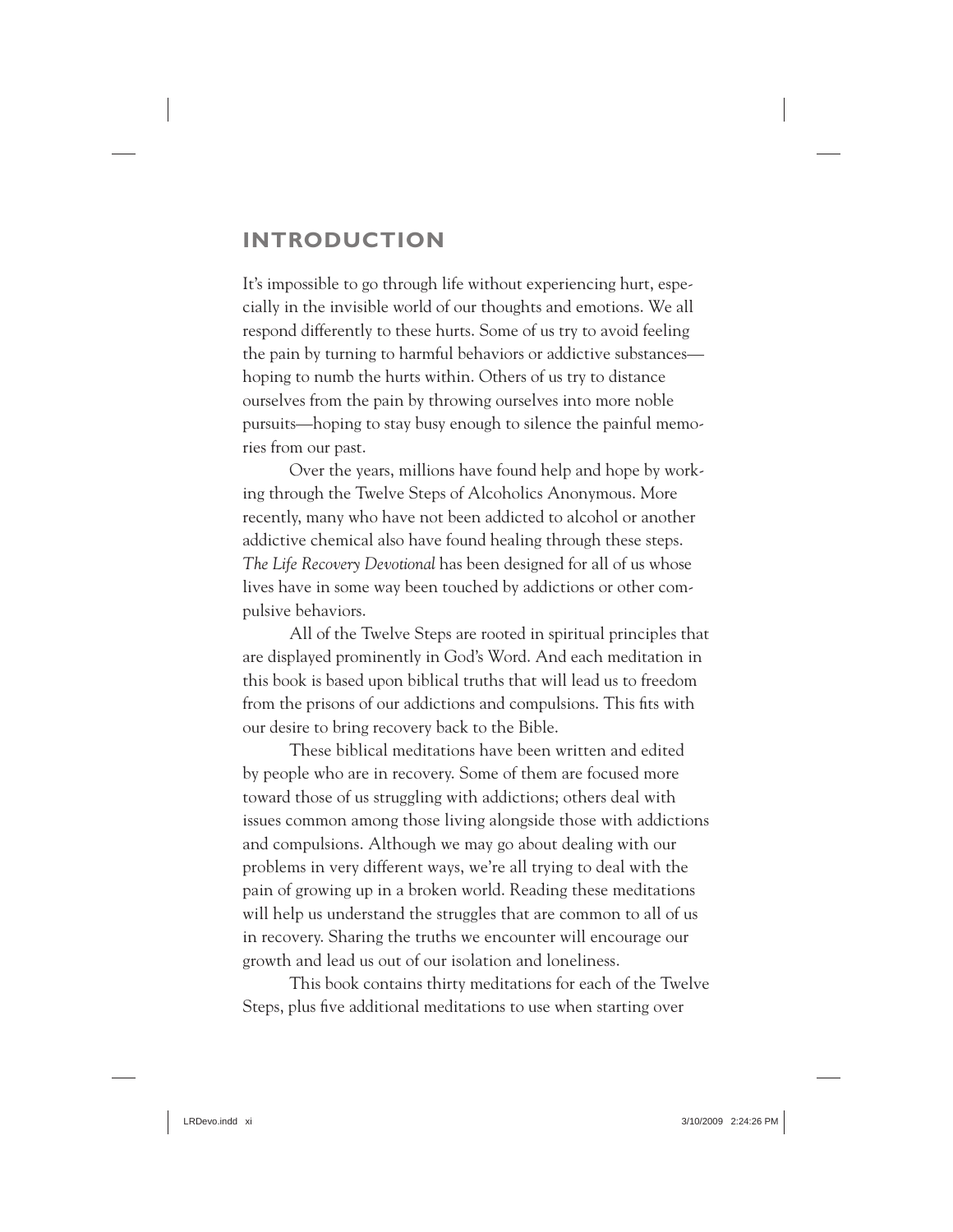after a relapse. There are no wrong ways to use this book (unless it is used to point a finger at someone else). Some of us may choose to read one meditation each day for a year, progressing a step each month. Others may find it more helpful to read through the meditations for a single step several times before progressing to the next. Our recovery is the goal; use the book with this in mind! And this devotional will be helpful whether or not we're active in Twelve Step groups.

Working through the Twelve Steps will unite us with millions of others who are working through their programs. Looking for help in God's Word will unite us with God and the power he offers for our healing. He longs to bring us good news, to heal our broken hearts, to comfort those of us who mourn, and to free us from the bondage of our past. "For I know the plans I have for you," says the LORD. "They are plans for good and not for disaster, to give you a future and a hope" (Jeremiah 29:11).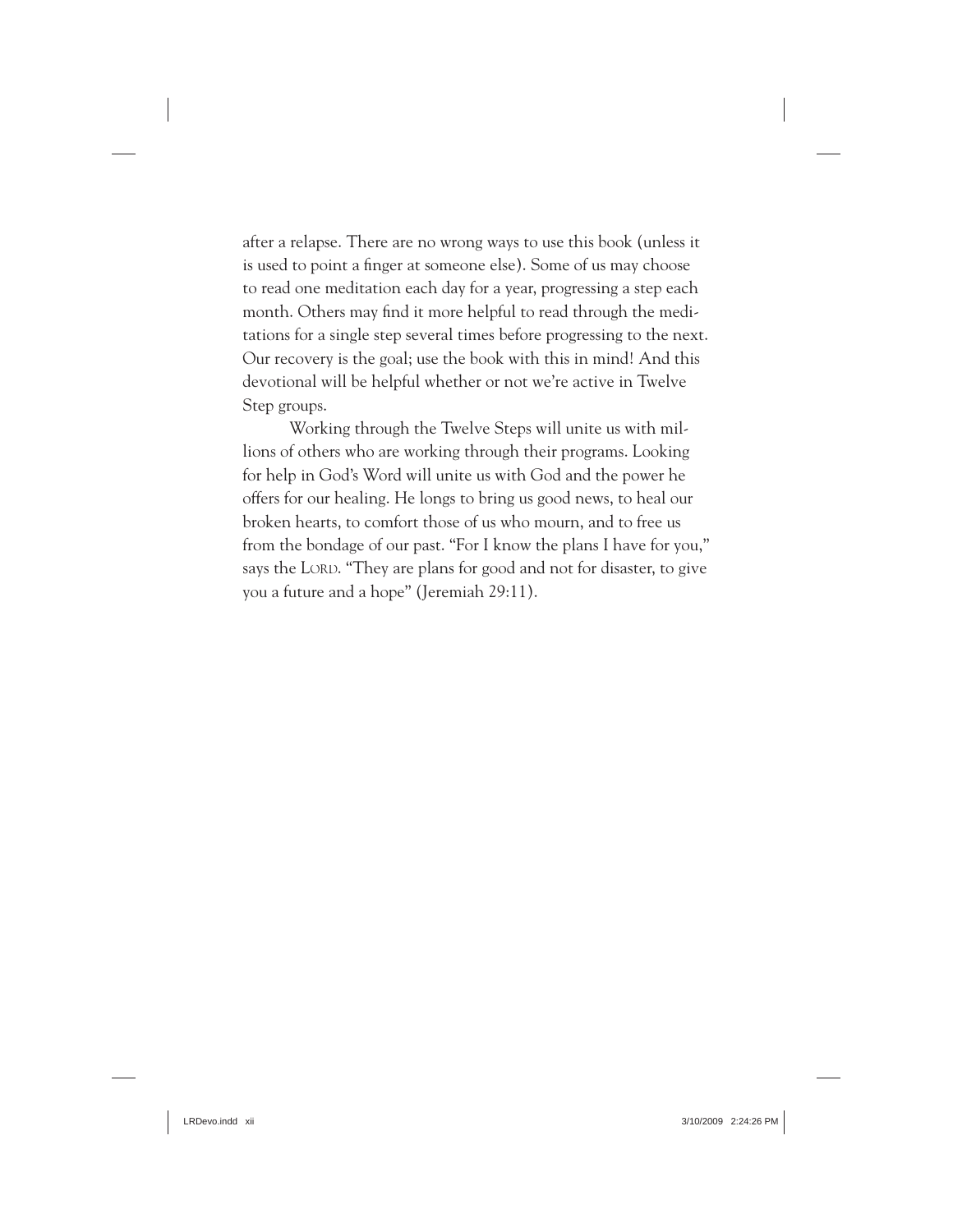## **STEP ONE**

We admitted that we were powerless over our dependencies and that our lives had become unmanageable.

*Jesus said, "I tell you the truth, anyone who doesn't receive the Kingdom of God like a child will never enter it" (Mark 10:15).*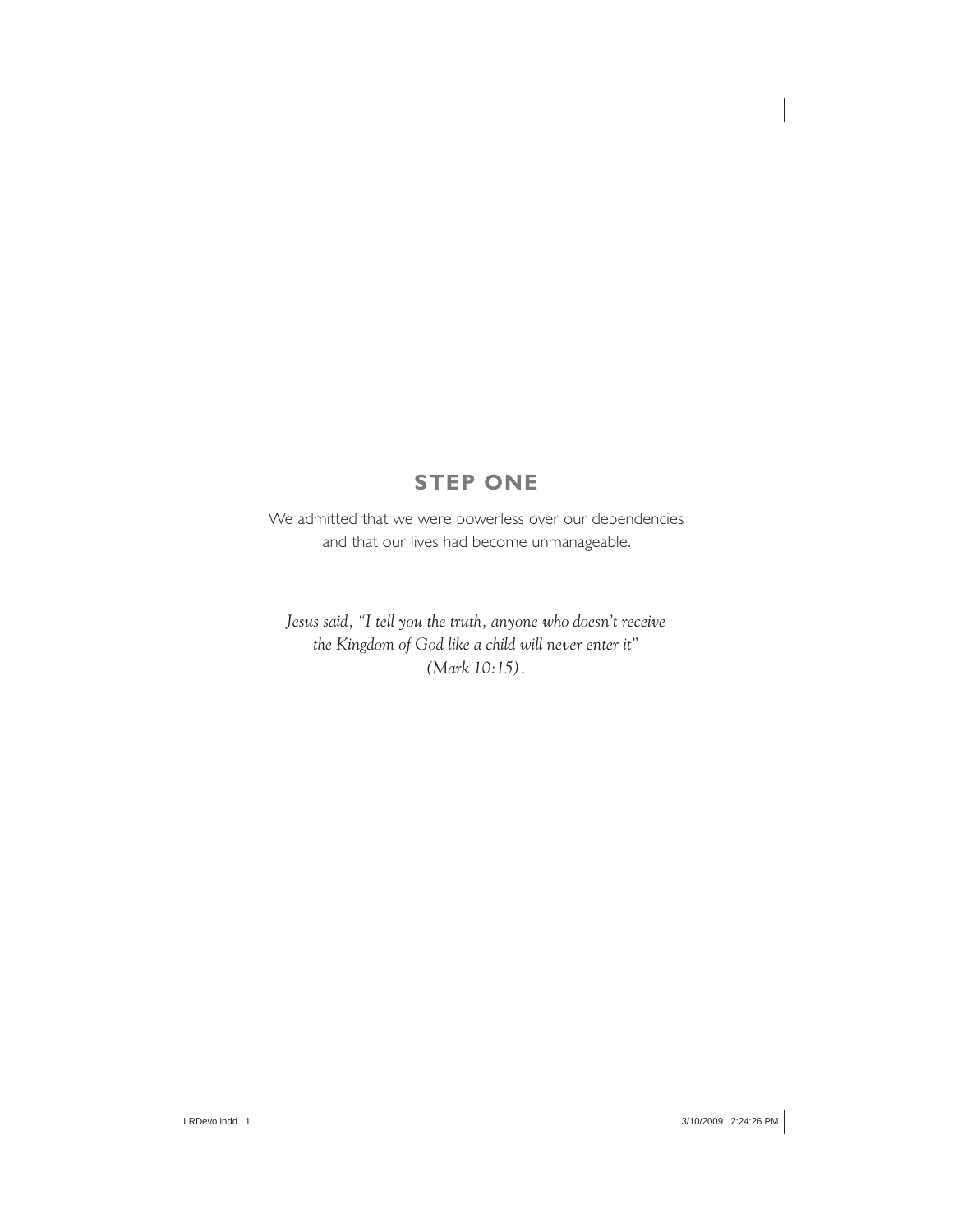### Like Little Children *Bible Reading: Mark 10:13-16*

We admitted that we were powerless over our dependencies and that our lives had become unmanageable.

For many of us in recovery, memories of childhood are memories of the terrors associated with being powerless. If we we<br>raised in families that were out of control, where we were<br>neglected abused or exposed to domestic vio ories of the terrors associated with being powerless. If we were raised in families that were out of control, where we were neglected, abused, or exposed to domestic violence and family dysfunction, the thought of being powerless might be unreasonably frightening. We may have silently vowed never again to feel as vulnerable as we did when we were children.

Jesus tells us that the first step into the Kingdom of God is to become like a little child, and this involves being powerless. He said, "I tell you the truth, anyone who doesn't receive the Kingdom of God like a child will never enter it" (Mark 10:15).

In any society, children are the most dependent members. They have no inherent power for self-protection; no means to insure that their lives will be safe, comfortable, or fulfilling. Little children are singularly reliant on the love, care, and nurture of others for their most basic needs. They *must* cry out even though they may not know exactly what they need. They *must* trust their lives to someone who is more powerful than they, and hopefully, they will be heard and lovingly cared for.

We, too, must dare to admit that we are truly powerless if our lives are to become healthy. This doesn't mean we have to become victims again. Admitting our powerlessness is an honest appraisal of our situation in life and a positive step toward recovery.

#### $\mathbf{v}$

Discovering our powerlessness is the first step toward wholeness.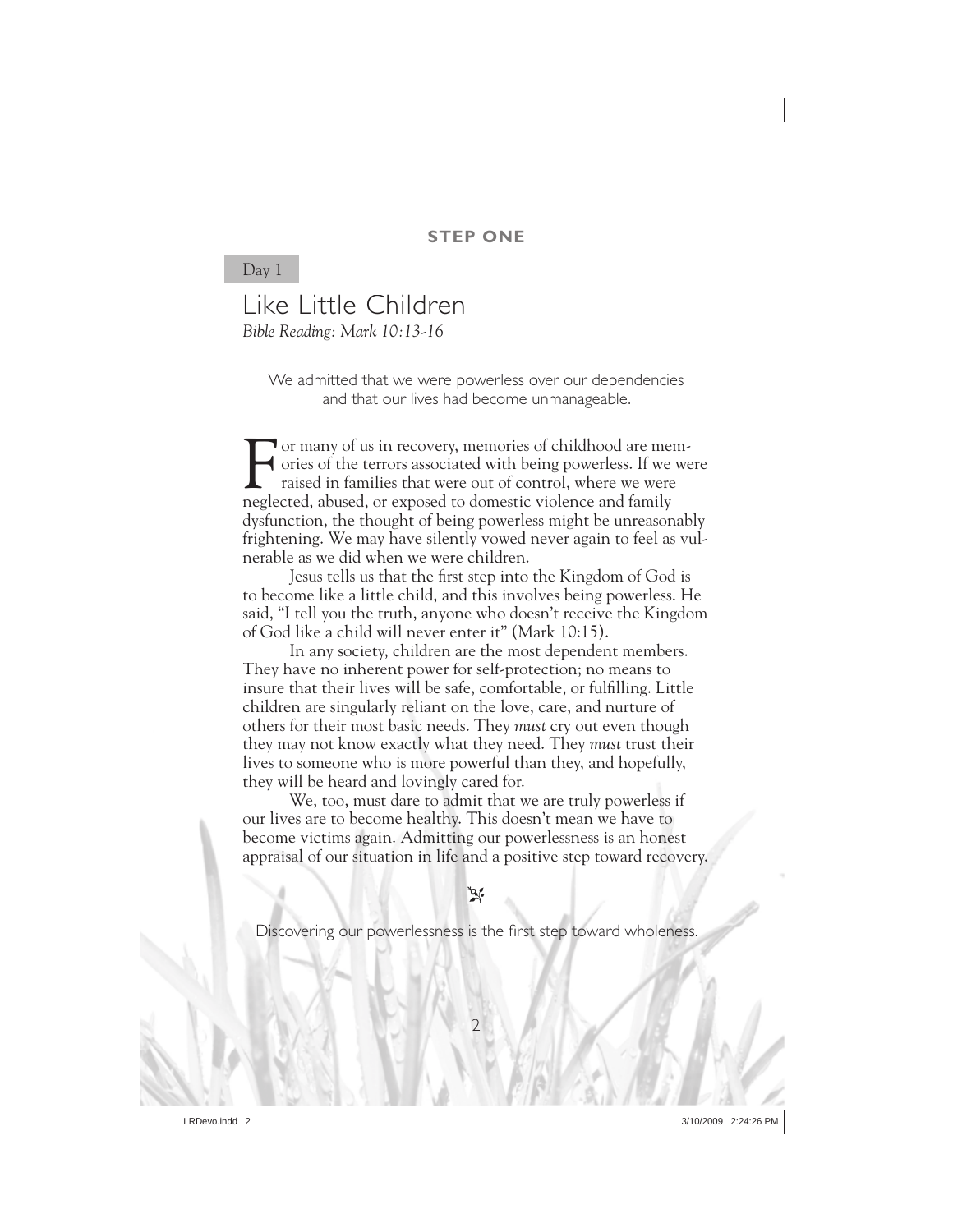### A Humble Beginning *Bible Reading: 2 Kings 5:1-15*

We admitted that we were powerless over our dependencies and that our lives had become unmanageable.

I t can be very humiliating to admit that we are powerless, especially if we are used to being in control. We may be powerful in some areas of our lives, but out of control in terms of our addictive/compulsive behaviors. If we refuse to admit our powerlessness, we may lose everything. That one unmanageable part of our lives may infect and soon destroy everything else.

The experiences of a man named Naaman illustrate how this is true (2 Kings 5:1-15). He was a powerful military and political figure, a man of wealth, position, and power. He also had leprosy, which promised to bring about the loss of everything he held dear. Lepers were made outcasts from their families and society. Ultimately, they faced a slow, painful, and disgraceful death.

Naaman heard that there was a prophet in Israel who could heal him. He found the prophet and was told that in order to be healed he needed to dip himself seven times in the Jordan River. He went away outraged, having expected his power to buy him an instant and easy cure. In the end, however, he acknowledged his powerlessness, followed the instructions, and recovered completely.

Our "disease" is as life threatening as the leprosy in Naaman's day. It slowly separates us from our families and leads toward the destruction of everything important to us. There is no instant or easy cure. The only answer is to admit our powerlessness, humble ourselves, and submit to the process that will eventually bring us recovery.

 $\mathcal{L}$ 

We must let go in order to hold on to the things dear to us.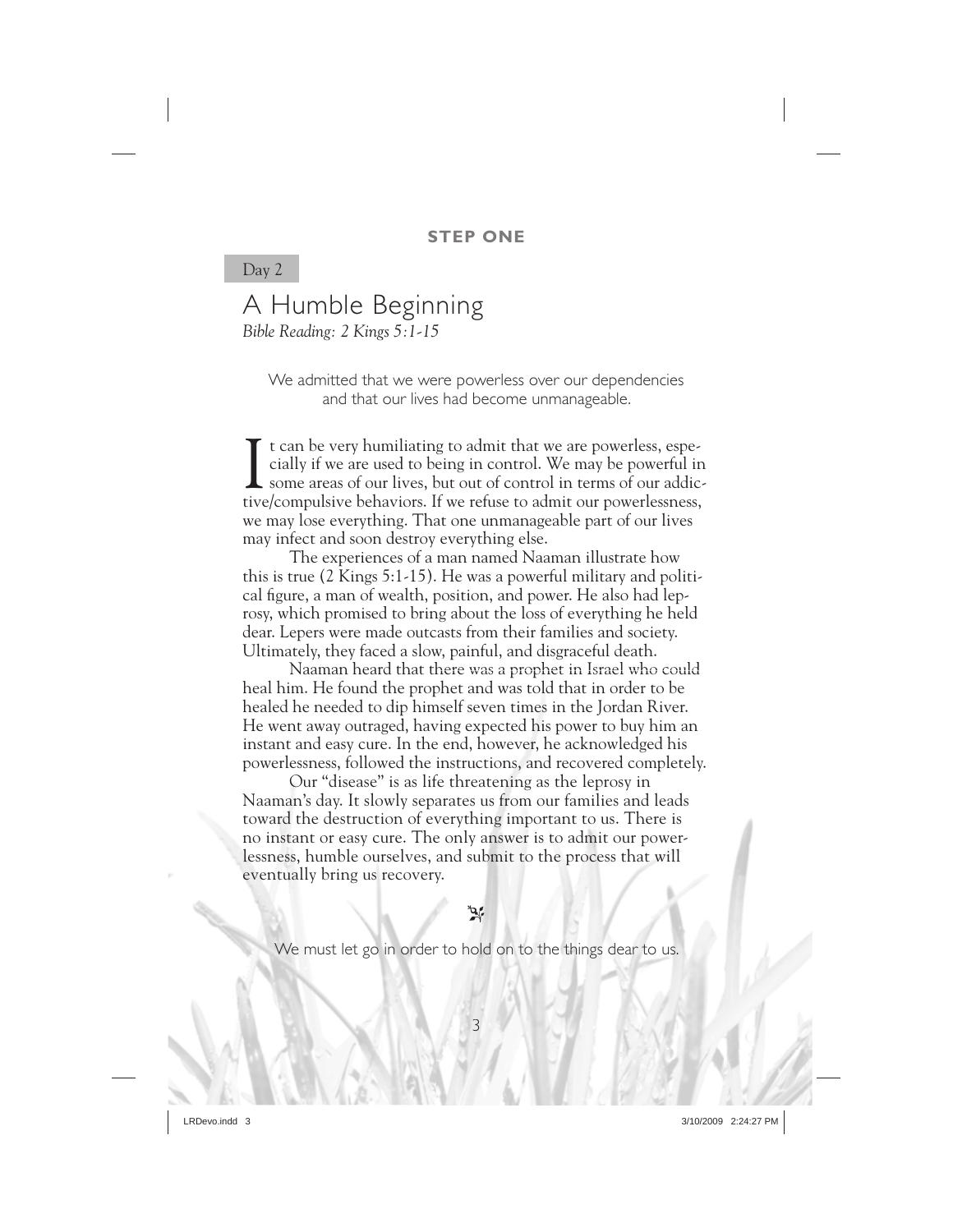# **STEP TWO**

We came to believe that a Power greater than ourselves could restore us to sanity.

"Faith is the confidence that what we hope for will actually happen" *(Hebrews 11:1).*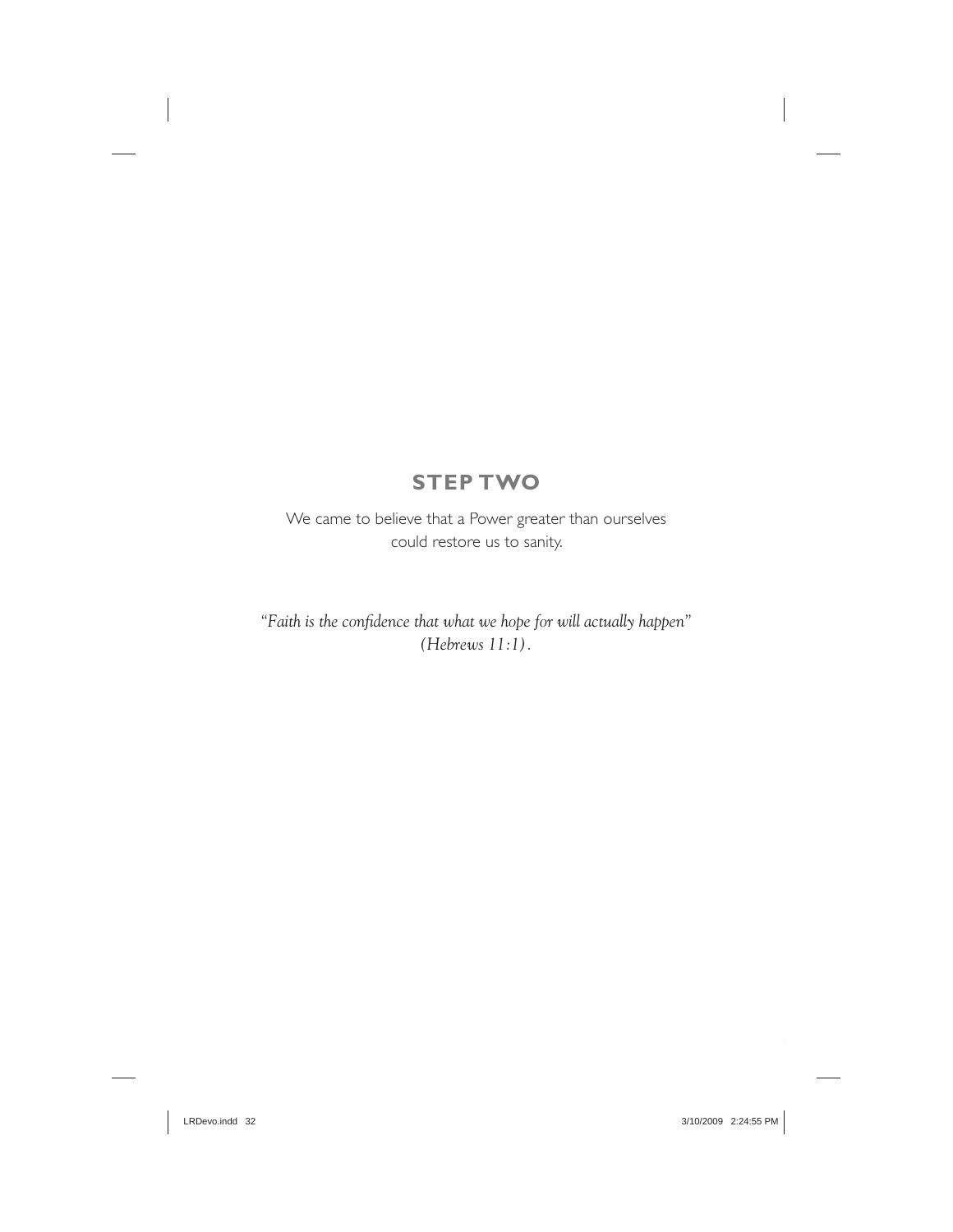#### Grandiose Thinking *Bible Reading: Daniel 4:19-33*

We came to believe that a Power greater than ourselves could restore us to sanity.

When we're caught up in our addiction, it's common for<br>us to deceive ourselves with grandiose thinking. We<br>accountable to no one us to deceive ourselves with grandiose thinking. We accountable to no one.

In his day, Nebuchadnezzar, king of ancient Babylon, was the most powerful ruler on earth. He believed himself to be a god and demanded worship as such. God said to him, "The Most High has declared . . . [that] you will be driven from human society, and you will live in the fields with the wild animals  $\ldots$  until you learn that the Most High rules over the kingdoms of the world and gives them to anyone he chooses" (Daniel 4:24-25).

All this happened just as predicted. At the end of the king's time in exile, he said, "I . . . looked up to heaven. My sanity returned, and I praised and worshiped the Most High and honored the one who lives forever. . . . When my sanity returned to me, so did my honor and glory and kingdom . . . with even greater honor than before. Now I, Nebuchadnezzar, praise and glorify and honor the King of heaven. All his acts are just and true, and he is able to humble the proud" (Daniel 4:34, 36-37).

We must remember that we are not God. We're accountable to a higher Power who can remedy our "madness" and restore our lives to be even better than before our season of insanity.

#### -

God is not going to shape our lives until we acknowledge him as God.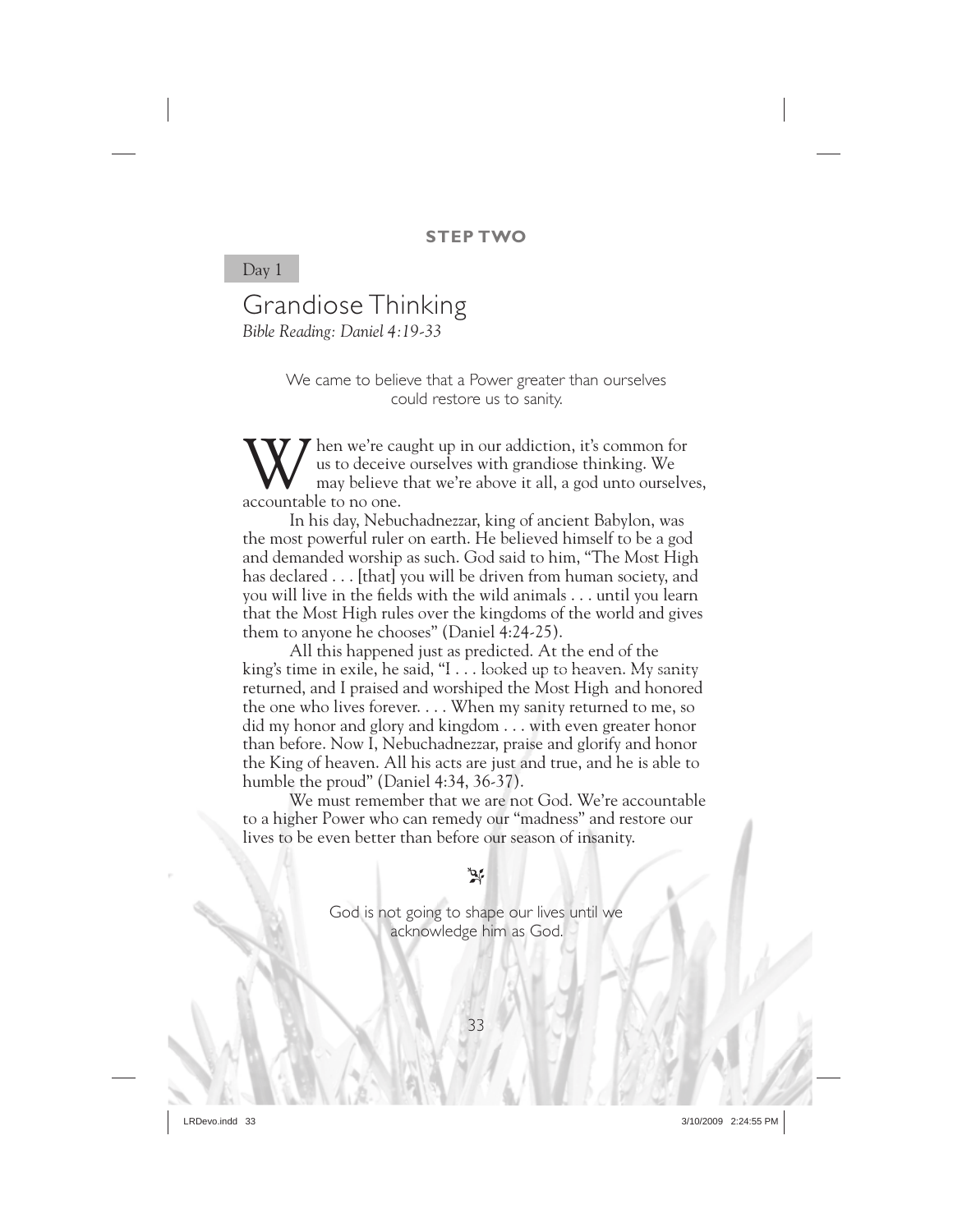#### **STEP TWO**

Day 2

Healing Faith *Bible Reading: Luke 8:43-48*

> We came to believe that a Power greater than ourselves could restore us to sanity.

Faith is a key to successfully working the second step. For some<br>of us faith comes easily. For others, especially if we have experienced betrayal, it may be more difficult. Sometimes we must<br>expanse all of our own resource  $\blacktriangleleft$  of us faith comes easily. For others, especially if we have expeexhaust all of our own resources in trying to overcome our addictive "disease" before we will risk believing in a higher Power.

When Jesus was on earth he was renowned for his healing power. Crowds of sick people constantly pressed in on him. One day there was "a woman in the crowd [who] had suffered for twelve years with constant bleeding, and she could find no cure. Coming up behind Jesus, she touched the fringe of his robe. Immediately, the bleeding stopped." Jesus realized that someone had deliberately touched him because he felt the healing power go out from him. When the woman confessed that she was the one who had been healed, Jesus said, "Your faith has made you well. Go in peace" (Luke 8:43-48).

In order to recover we need to follow the example of this woman. We cannot afford to stand back, hoping for a "cure," and avoid deliberate action because of our lack of faith. We may have lived with our condition for many years, spending our resources on promising "cures" without success. When we can come to believe in a Power greater than ourselves and have the faith to take hold of our own recovery, we will find the healing power we've been looking for.

 $\mathbf{v}$ 

What a difference between knowing about Jesus and reaching out to touch him!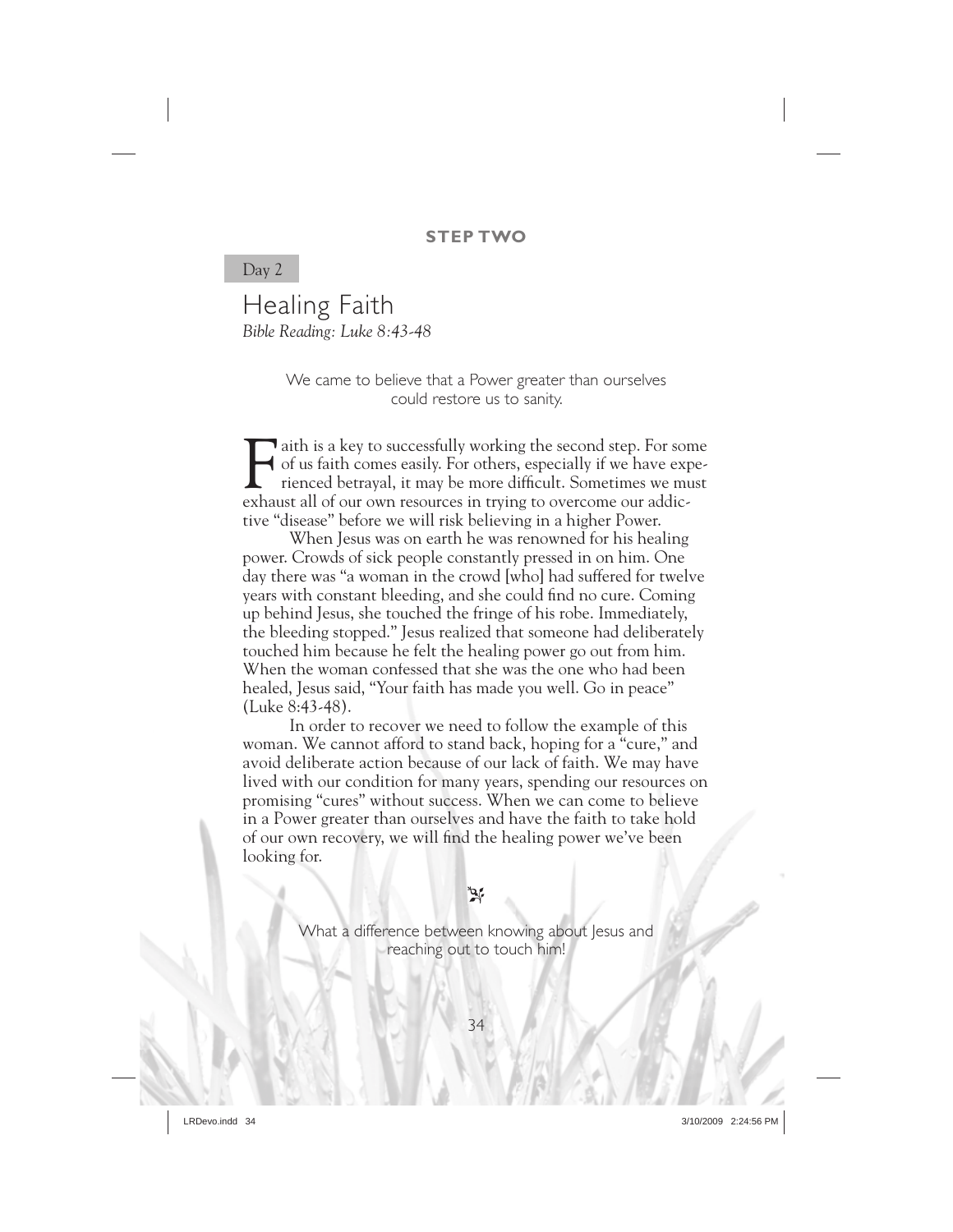### **STEP THREE**

We made a decision to turn our wills and our lives over to the care of God.

*Then Jesus said, "Come to me, all of you who are weary and carry heavy burdens, and I will give you rest" (Matthew 11:28).*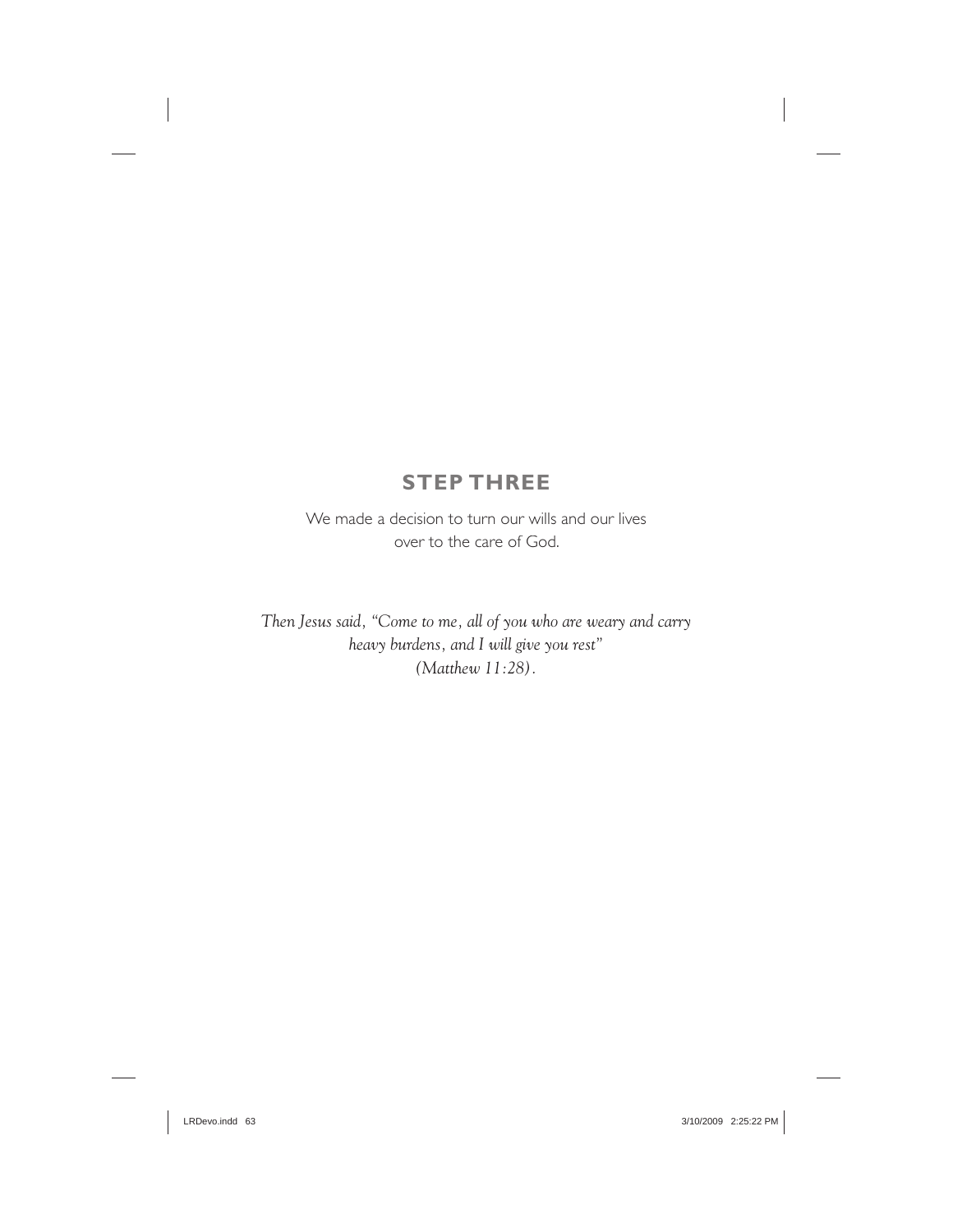### Submission and Rest *Bible Reading: Matthew 11:27-30*

We made a decision to turn our wills and our lives over to the care of God.

When our burdens become heavy and we see that our way<br>of life is leading us toward death, we may finally become<br>willing to let someone else do the driving. We've prob-<br>ably worked bard at trying to get our lives on the rig of life is leading us toward death, we may finally become willing to let someone else do the driving. We've probably worked hard at trying to get our lives on the right track, but still feel like we always end up on a dead-end street.

Proverbs tells us, "There is a path before each person that seems right, but it ends in death" (Proverbs 14:12). When we began our addictive behaviors we were probably seeking a way to find pleasure or to overcome the pain of living. The way seemed right at first, but it became clear that we were on the wrong track. But then we were unable to turn around on our own. Jesus said, "Come to me, all of you who are weary and carry heavy burdens, and I will give you rest. Take my yoke upon you. Let me teach you, because I am humble and gentle at heart, and you will find rest for your souls" (Matthew 11:28-29).

To take on a yoke implies being united to another in order to work together. Those who are yoked together must go in the same direction, but by doing so, their work is made considerably easier. Jesus is saying that when we finally decide to submit our lives and our will to his direction, our burdens will become manageable. When we let him do the driving, we will be able to "find rest" for our souls. He knows the way and has the strength to turn us around and get us on the road toward life.

 $\mathbf{v}$ 

 We all wear a yoke on our shoulders; the trick is in finding the right master.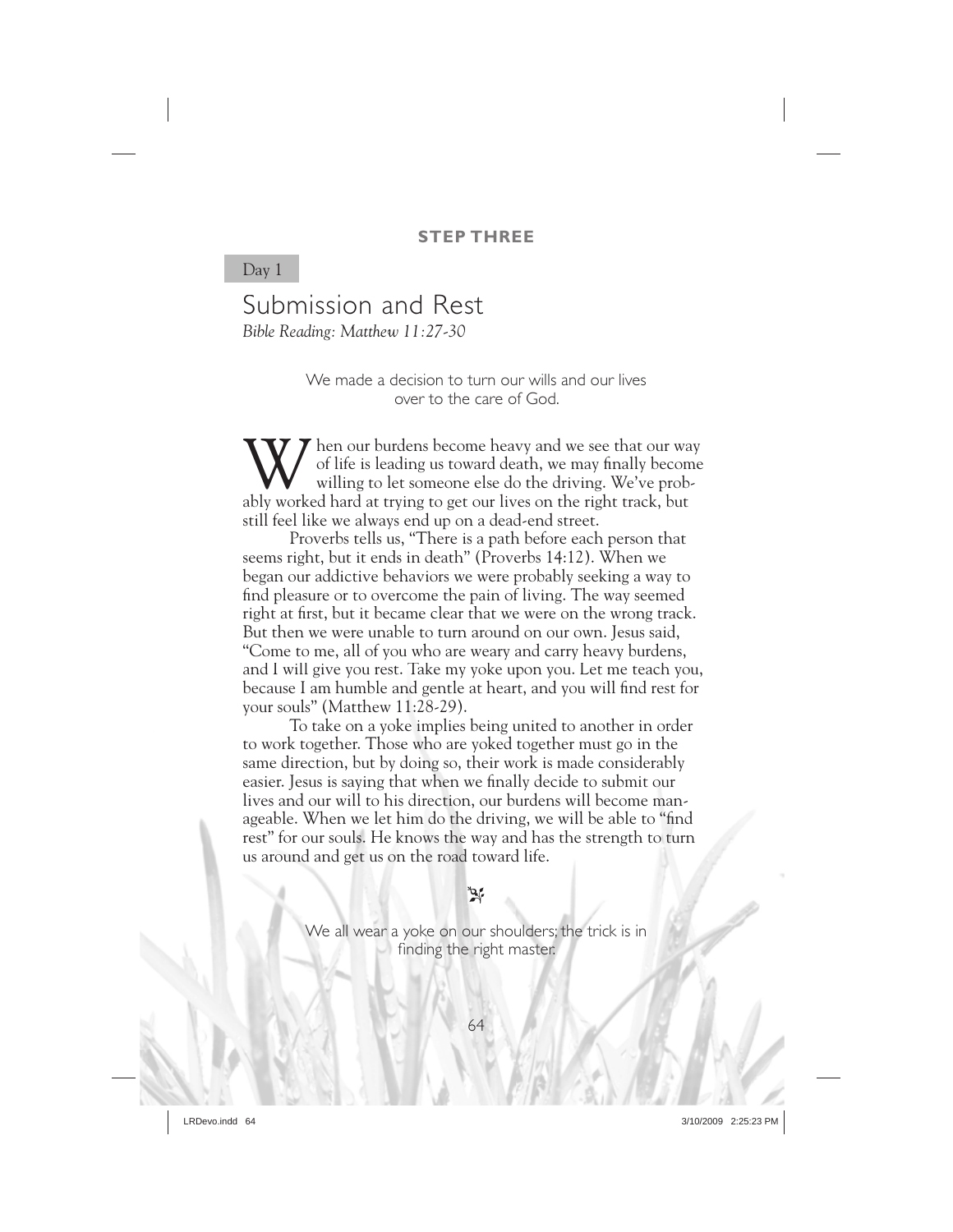#### **STEP THREE**

Day 2

Releasing Worry *Bible Reading: Matthew 6:25-34*

> We made a decision to turn our wills and our lives over to the care of God.

I t is often our worries about the small details of life that lead to our undoing. Life's daily demands can be overwhelming. Perhaps, our "acting out" is a way of escaping. When we are sober, we are once again faced with the pressures of life. Learning to manage these in a new way is a key to maintaining our sobriety.

Jesus said, "I tell you not to worry about everyday life whether you have enough food and drink, or enough clothes to wear. Isn't life more than food, and your body more than clothing? Look at the birds. They don't plant or harvest or store food in barns, for your heavenly Father feeds them. And aren't you far more valuable to him than they are? Can all your worries add a single moment to your life?

"And why worry about your clothing? Look at the lilies of the field and how they grow. They don't work or make their clothing.  $\dots$  And if God cares so wonderfully for wildflowers that are here today and thrown into the fire tomorrow, he will certainly care for you. . . .

"So don't worry at about these things. . . . Your heavenly Father already knows all your needs. Seek the Kingdom of God above all else, and live righteously, and he will give you everything you need. So don't worry about tomorrow, for tomorrow will bring its own worries. Today's trouble is enough for today" (Matthew 6:25-34).

Since God cares deeply for us, we can choose to live one day at a time and turn the details of our lives over to him.

 $\mathcal{L}$ 

God calls us to live one day at a time.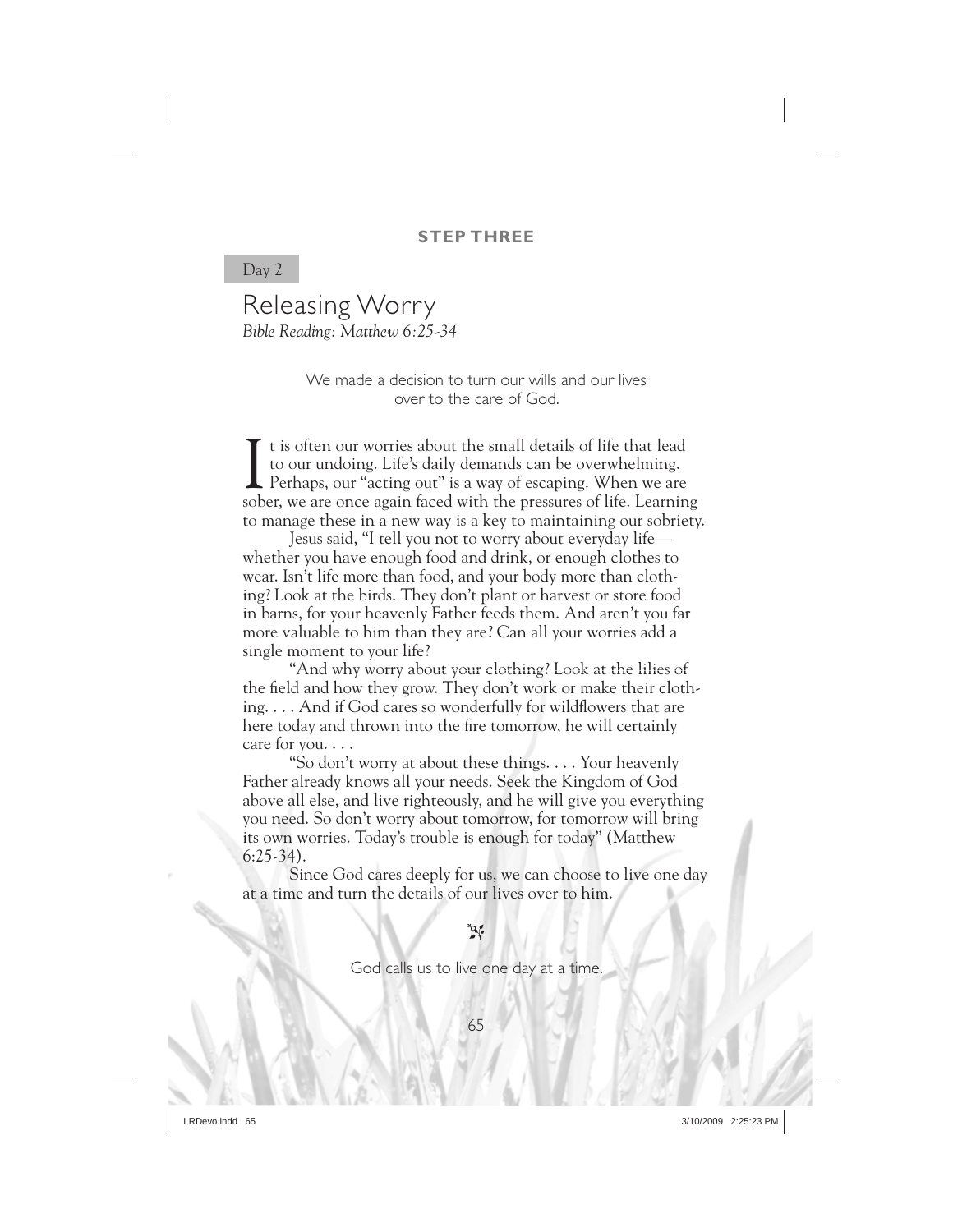## **STEP FOUR**

We made a searching and fearless moral inventory of ourselves.

*Jesus said, "Why worry about a speck in your friend's eye when you have a log in your own? . . . First get rid of the log in your own eye; then you will see well enough to deal with the speck in your friend's eye" (Matthew 7:3-5).*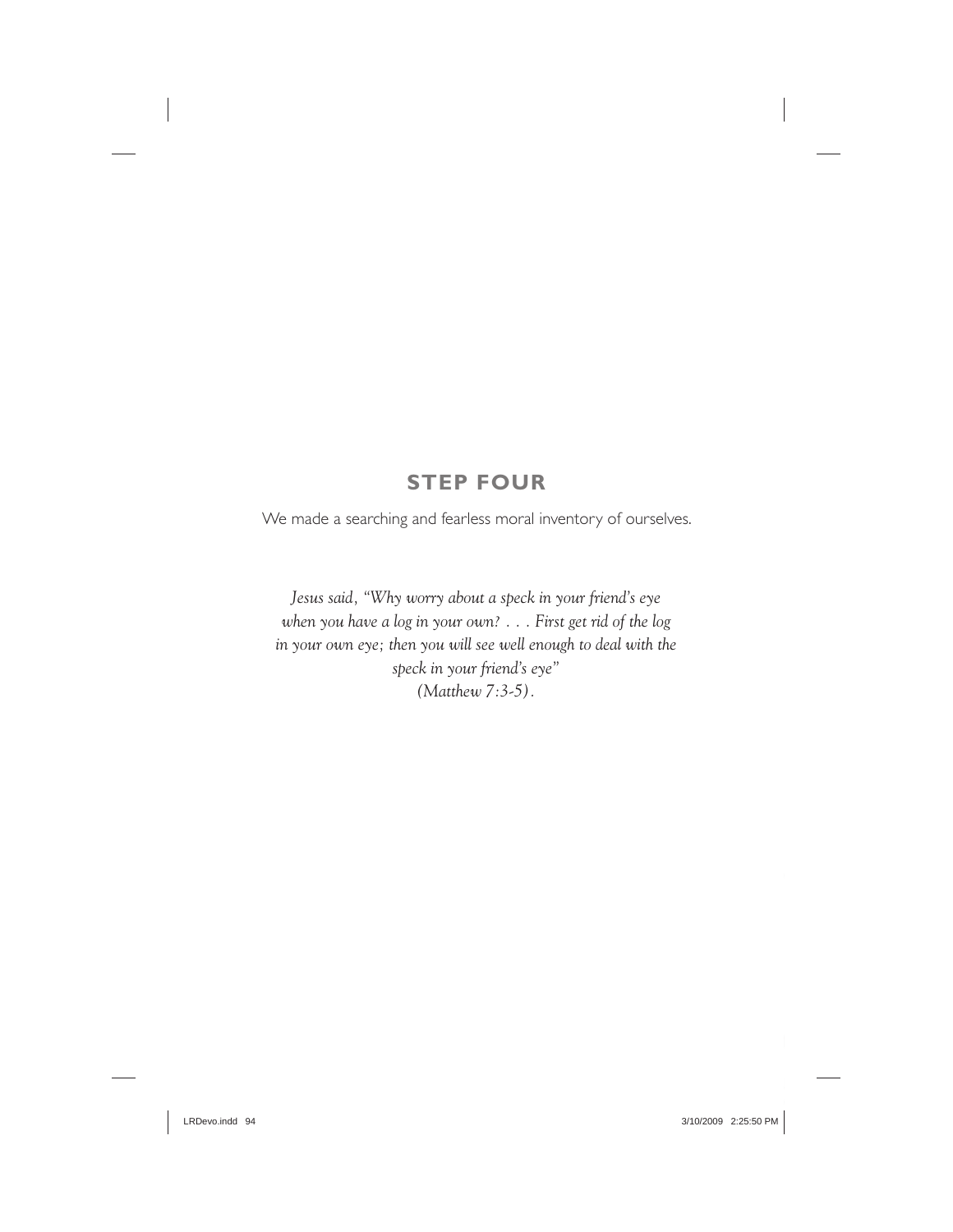# Facing the Sadness *Bible Reading: Nehemiah 8:7-10*

We made a searching and fearless moral inventory of ourselves.

**M** ost of us falter at the prospect of making an honest per-<br>for avoiding this step. The bottom line is, we know that<br>there is an enormous amount of sadness awaiting us. And we fear sonal inventory. The rationalizations and excuses abound there is an enormous amount of sadness awaiting us. And we fear the pain that facing the sadness will bring.

The Jewish exiles who returned to Jerusalem after captivity in Babylon had lost touch with God. During the exile, they hadn't been taught his laws; so naturally, they hadn't practiced them either. After rebuilding the city walls and the temple, the priests gathered the people together to read the Book of the Law. The people were overwhelmed with grief and began sobbing, because their lives in no way measured up. The priests said to them, "Don't mourn or weep on such a day as this! For today is a sacred day before the LORD your  $God. \ldots$  Go and celebrate with a feast of rich foods and sweet drinks, and share gifts of food with people who have nothing prepared . . . for the joy of the LORD is your strength!" (Nehemiah 8:9-10).

That day marked the beginning of the Festival of Tabernacles, a required Jewish feast which celebrated their escape from bondage in Egypt and God's care for them while they wandered in the wilderness.

When we set out to face the pain and sadness of making a moral inventory, we will need the "joy of the Lord" to give us strength. This joy comes from recognizing, even celebrating, God's ability to bring us out of bondage and to care for us as we pass through the sadness toward a new way of life.

#### $\mathbf{a}$

Our joy in the Lord helps us to face the sadness within ourselves.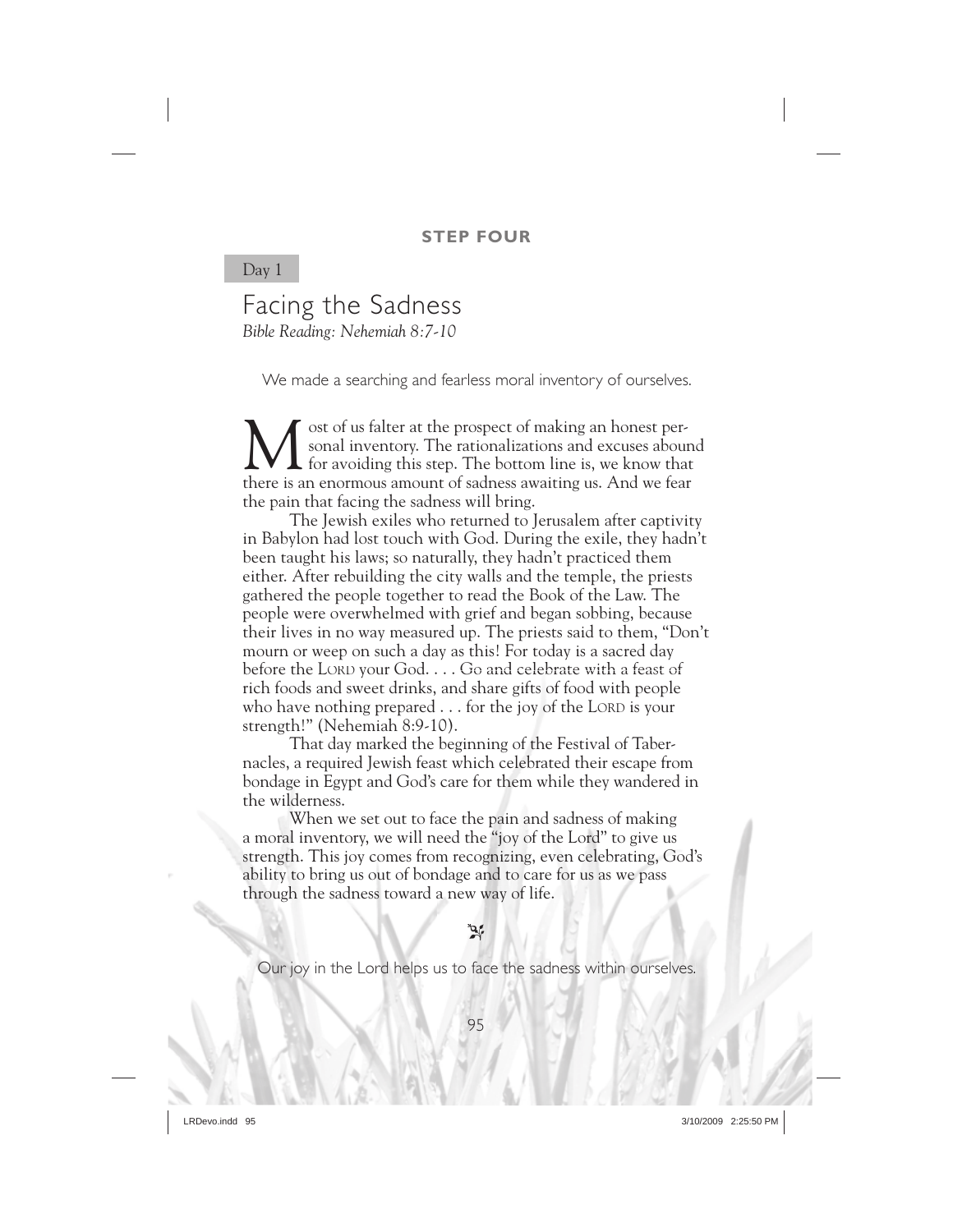# God's Standard *Bible Reading: James 1:21-25*

We made a searching and fearless moral inventory of ourselves.

W hen making an inventory, some kind of list is usually<br>used to help take stock of what's on hand. If we've live<br>use with dysfunctional influences, our idea of<br>what's "pormal" probably won't be a very good measuring stick used to help take stock of what's on hand. If we've lived our lives with dysfunctional influences, our idea of what's "normal" probably won't be a very good measuring stick for evaluating our lives. We'll need another standard to help us take account of where we are.

The Jewish exiles who returned to Jerusalem had grown up in captivity. They started their inventory by finding a new standard. "They remained standing in place for three hours while the Book of the Law of the LORD their God was read aloud to them. Then for three more hours they confessed their sins" (Nehemiah 9:3).

The apostle Paul ridiculed the idea that we could measure our lives by the people around us. He said this of the Corinthian believers: "They are only comparing themselves with each other, using themselves as the standard of measurement. How ignorant! . . . We will boast only about what has happened within the boundaries of the work God has given us" (2 Corinthians 10:12-13).

James wrote, "Humbly accept the word God has planted in your hearts, for it has the power to save your souls. . . . But if you look carefully into the perfect law that sets you free, and if you do what it says and don't forget what you heard, then God will bless you for doing it" (James 1:21, 25).

In doing our moral inventory, we will get better results if we use God's Word as a measuring stick. This should give us the perspective we need as we seek to sort out our lives.

#### $\mathcal{A}$

 Our recovery involves coming to terms with ourselves as we really are.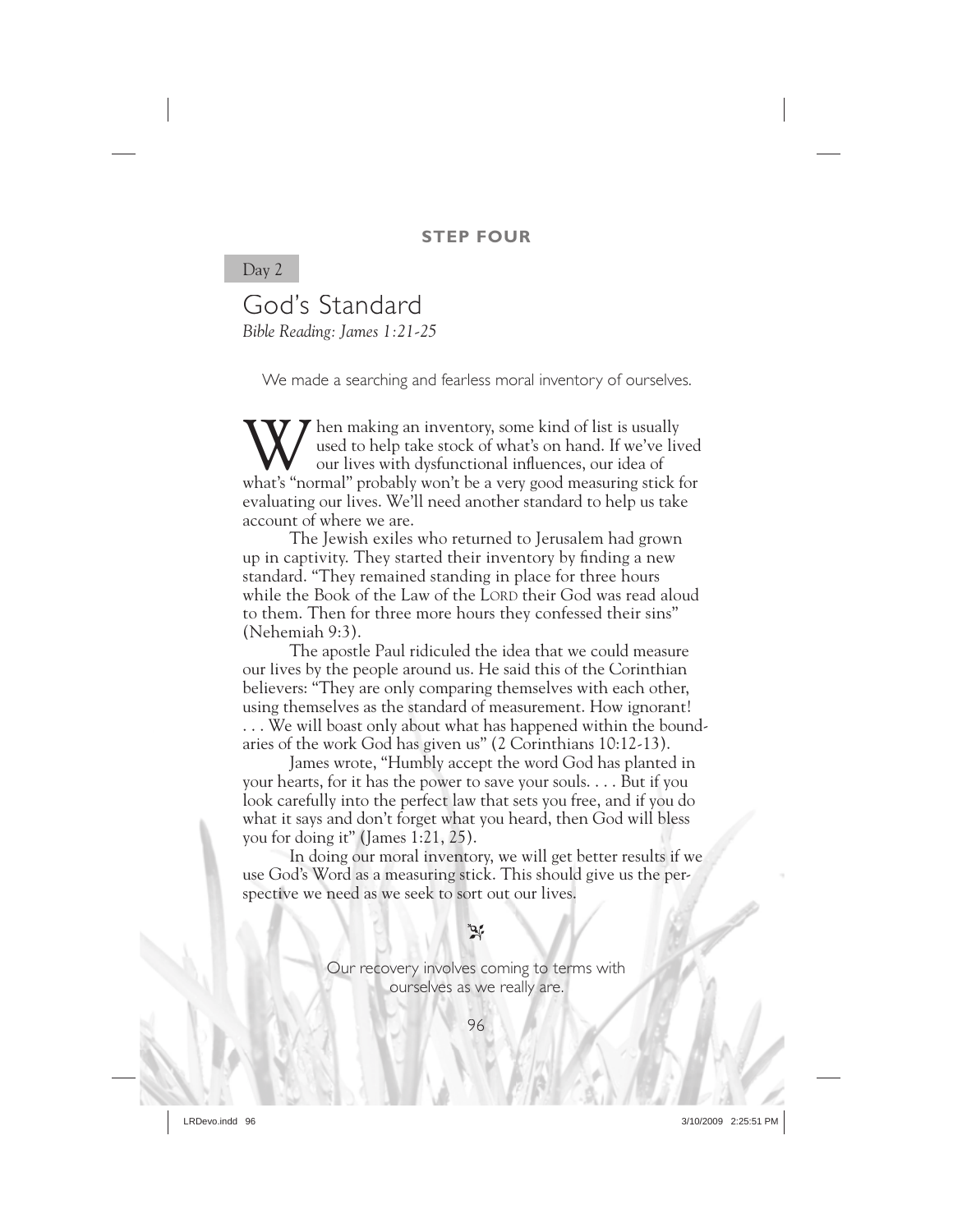## **STEP FIVE**

We admitted to God, to ourselves, and to another human being the exact nature of our wrongs.

*"If we confess our sins to him [God], he is faithful and just to forgive us our sins and to cleanse us from all wickedness" (1 John 1:9).*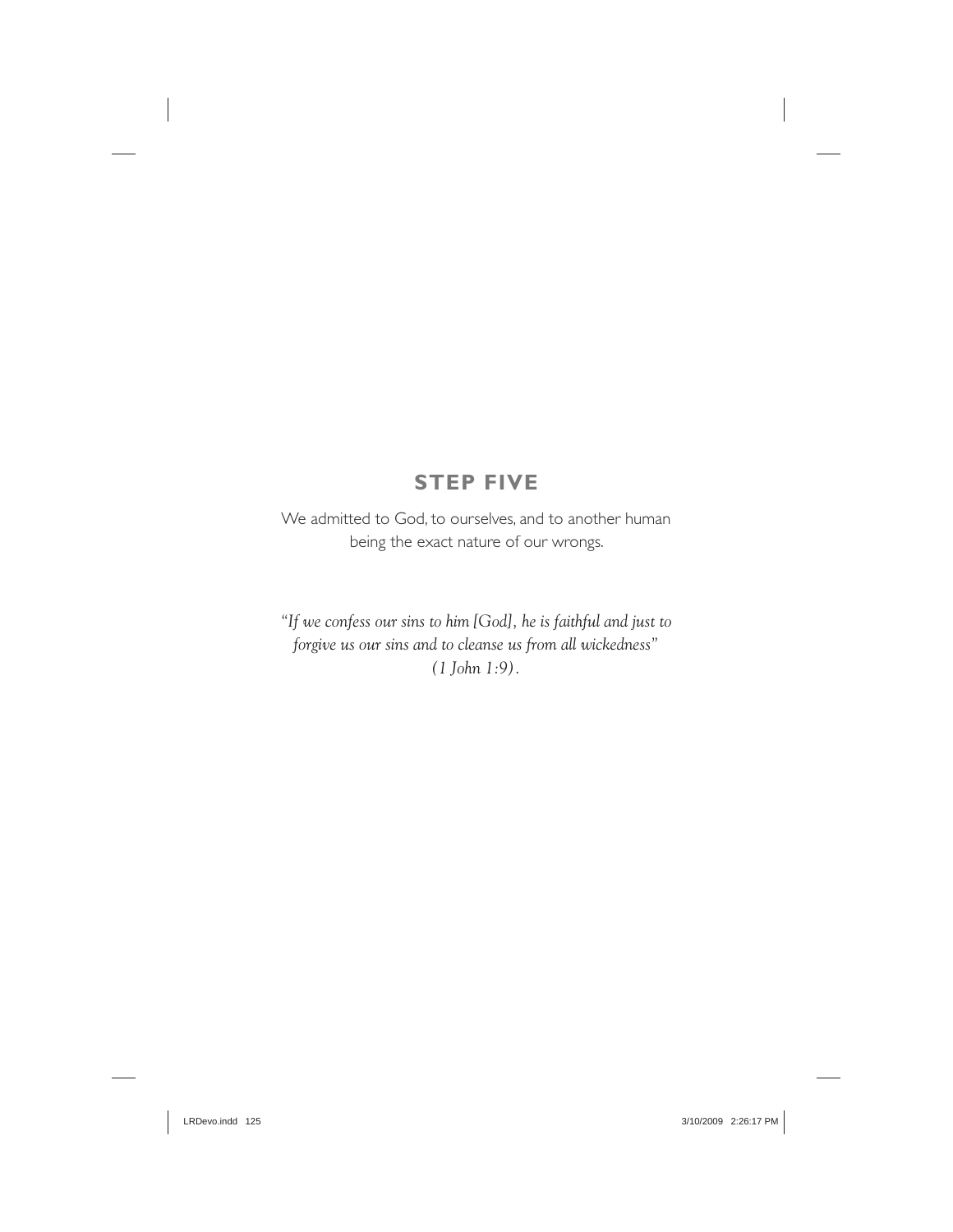#### **STEP FIVE**

Day 1

# Freedom through Confession *Bible Reading: Romans 2:14-15*

We admitted to God, to ourselves, and to another human being the exact nature of our wrongs.

All of us struggle with our conscience, trying to make peace<br>within ourselves. We may try to deny what we've done,<br>find excuses, try to squirm out from beneath the full weight<br>of our conduct. We may work hard to be "good" within ourselves. We may try to deny what we've done, of our conduct. We may work hard to be "good," trying to counteract our wrongs. We do everything we can to even out the internal score. In order to put the past to rest, we must stop rationalizing and admit the truth.

We are all born with a built-in buzzer that alerts us to what is wrong. God holds everyone accountable. "They know his law when they instinctively obey it, even without having heard it. They demonstrate that God's law is written in their hearts, for their own conscience and thoughts either accuse them or tell them they are doing right" (Romans 2:14-15).

Part of Step Five is to stop this internal struggle and admit that wrong is wrong. It's a time to agree with God and our own conscience about our cover-up and the exact nature of our wrongs. We're like people who have been accused of crimes which they actually committed. We may have spent years constructing alibis, coming up with excuses, and trying to plea-bargain. It's time to come clean. It's time to admit what we know deep down inside to be true: "Yes, I'm guilty as charged."

There is no real freedom without confession. What a relief it is to finally give up the weight of our lies and excuses. When we do confess, we will find the internal peace that we lost so long ago. We will also be one step closer to full recovery.

ት

 Admitting our failures is an essential step to forgiveness and healing.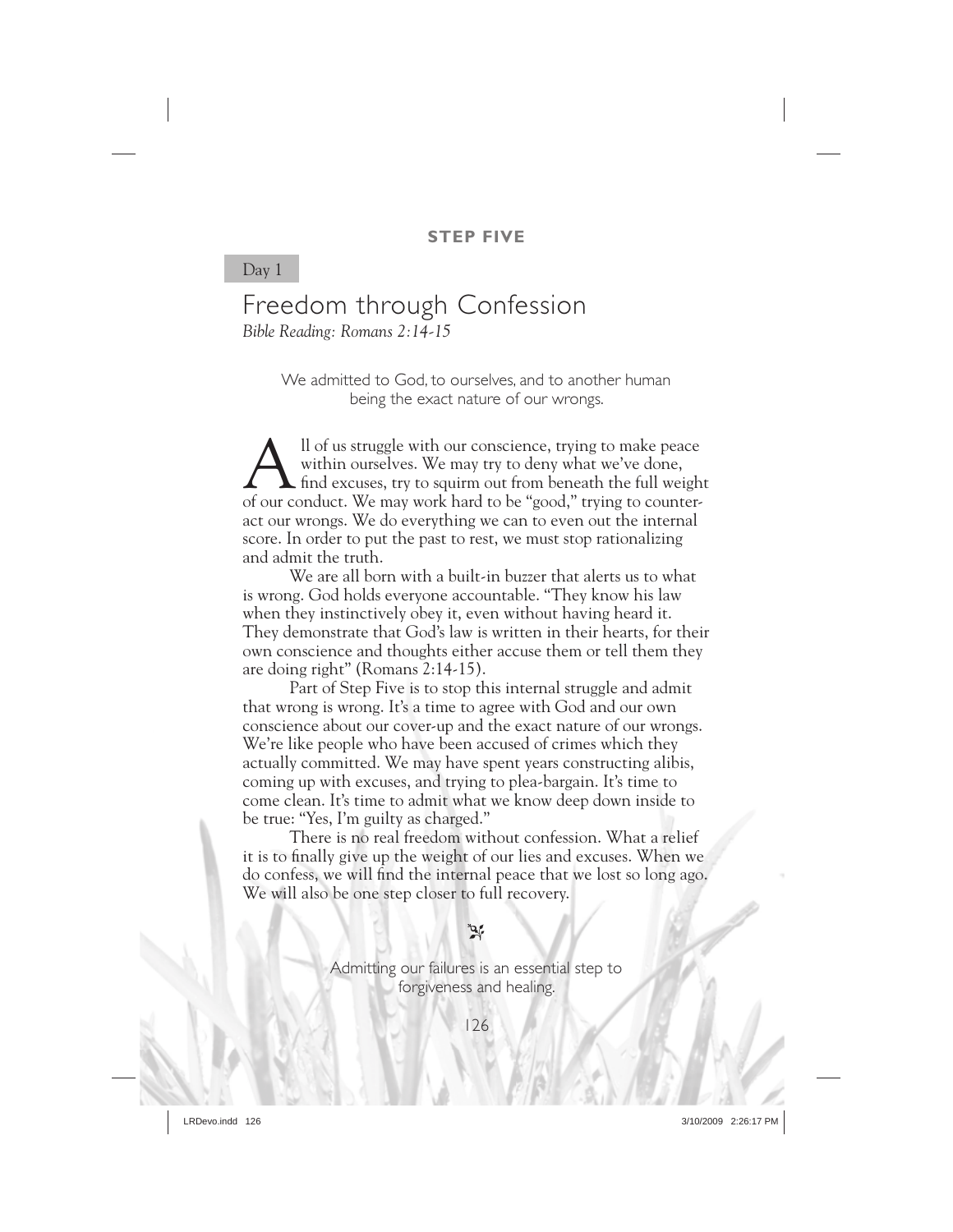#### **STEP FIVE**

Day 2

# God, Our Friend *Bible Reading: Hebrews 4:14-16*

We admitted to God, to ourselves, and to another human being the exact nature of our wrongs.

Going to God can be scary. We may associate God with a condemning judge, a brutal father, or some other fright<br>image. Before we will be able to admit our wrongs to Go<br>we'll need to feel confident that be is on our side condemning judge, a brutal father, or some other frightful image. Before we will be able to admit our wrongs to God, we'll need to feel confident that he is on our side.

In ancient times, people could not approach God on their own. The high priest would offer a sacrifice to cover their sin and then bring them before God. The high priest was on their side, even though he had to acknowledge and deal with their sins. We have someone on our side, too. "Since we have a great High Priest who has entered heaven, Jesus the Son of God, let us hold firmly to what we believe. This High Priest of ours understands our weaknesses, for he faced all of the same testings we do, yet he did not sin. So let us come boldly to the throne of our gracious God. There we will receive his mercy, and we will find grace to help us when we need it most" (Hebrews 4:14-16). "Since he himself has gone through suffering and testing, he is able to help us when we are being tested" (Hebrews 2:18).

We don't have to fear admitting our wrongs to God. In him we have a friend who understands our struggles and our suffering. When we go to him we won't have to flee from his condemnation. We will be welcome to stay at the throne of God to receive mercy. He will give us the grace we need in our struggle to recover.

#### -

 When we face our wrongs, God understands and is able to help us.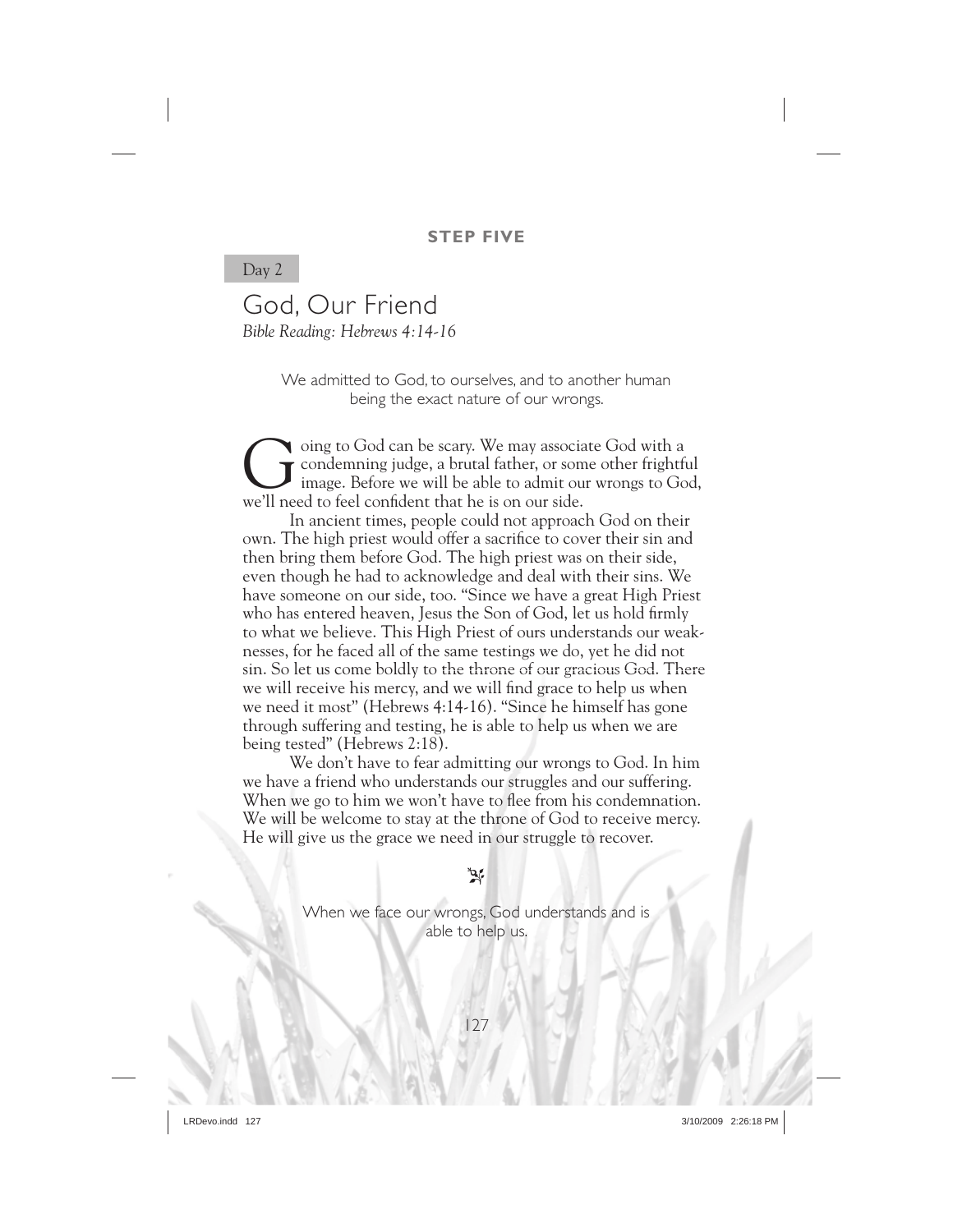## **STEP SIX**

We were entirely ready to have God remove these defects of character.

*"And so, dear brothers and sisters, I plead with you to give your bodies to God because of all he has done for you.*  Let them be a living and holy sacrifice*the kind he will find acceptable" (Romans 12:1).*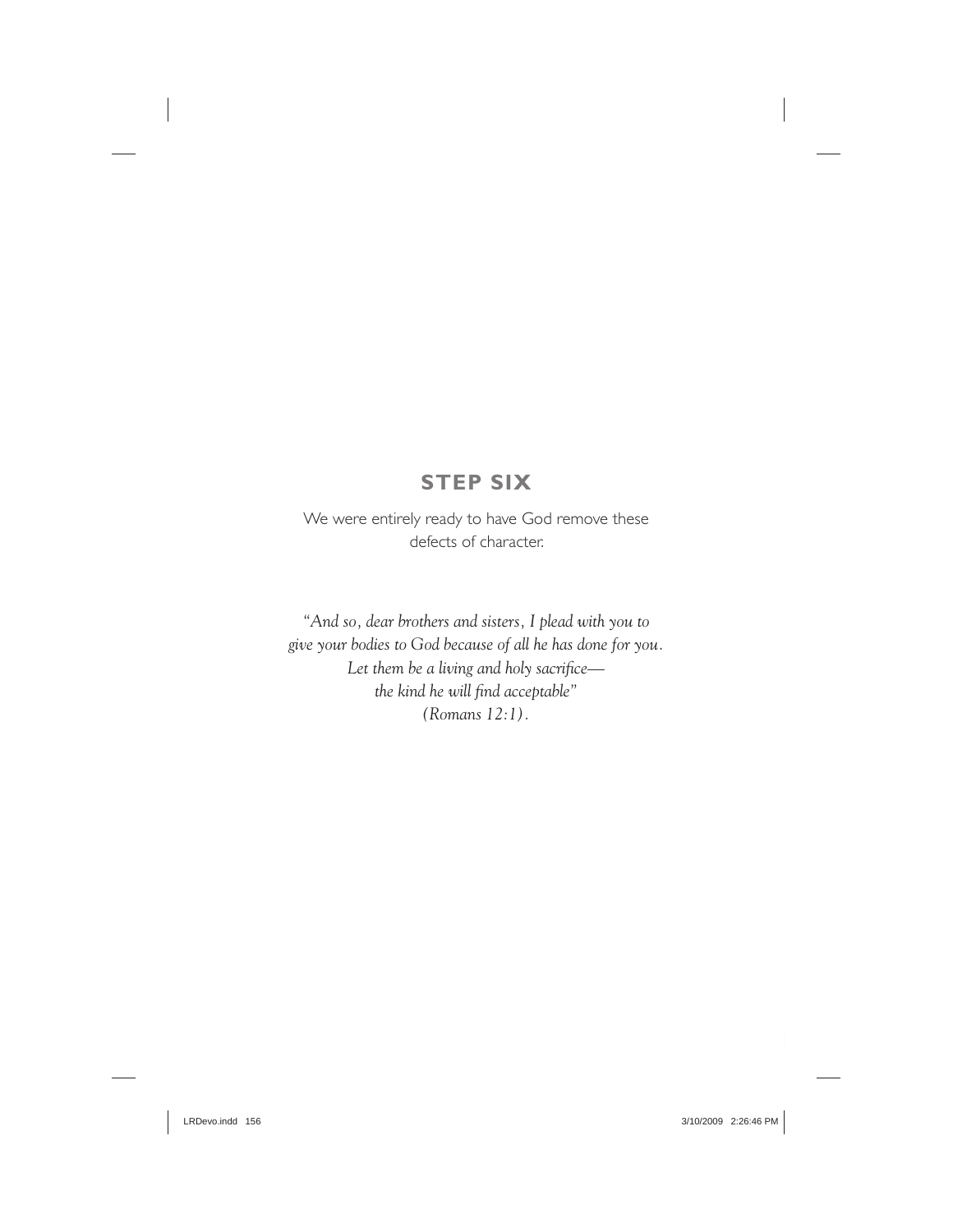#### Discovering Hope *Bible Reading: John 5:1-9*

We were entirely ready to have God remove these defects of character.

Fow can we honestly say that we're *entirely* ready for God to<br>
or nothing, we may get stuck here because we will never<br>
feel entirely ready. It's important to keep in mind that the Twelve remove our defects of character? If we think in terms of all feel entirely ready. It's important to keep in mind that the Twelve Steps are guiding ideals. No one can work them perfectly. Our part is to keep moving, to get as close as we can to being ready.

In Jesus' day there was a pool where people came in hope of finding miraculous healing. "One of the men lying there had been sick for thirty-eight years. When Jesus saw him and knew he had been ill for a long time, he asked him, 'Would you like to get well?' 'I can't, sir,' the sick man said, 'for I have no one to put me into the pool when the water bubbles up. Someone else always gets there ahead of me.' Jesus told him, 'Stand up, pick up your mat, and walk!' Instantly, the man was healed! He rolled up his sleeping mat and began walking!" (John 5:5-9).

This man was so crippled that he couldn't go any farther on his own. He camped as near as he could to a place where there was the hope of recovery. God met him there and brought him the rest of the way. For us, "entirely ready" may mean getting as close to the hope of healing as we can in our crippled condition, using the support available to us. When we do, God will meet us there and take us the rest of the way.

-

 Our confession readies us for God's work of cleansing and releasing.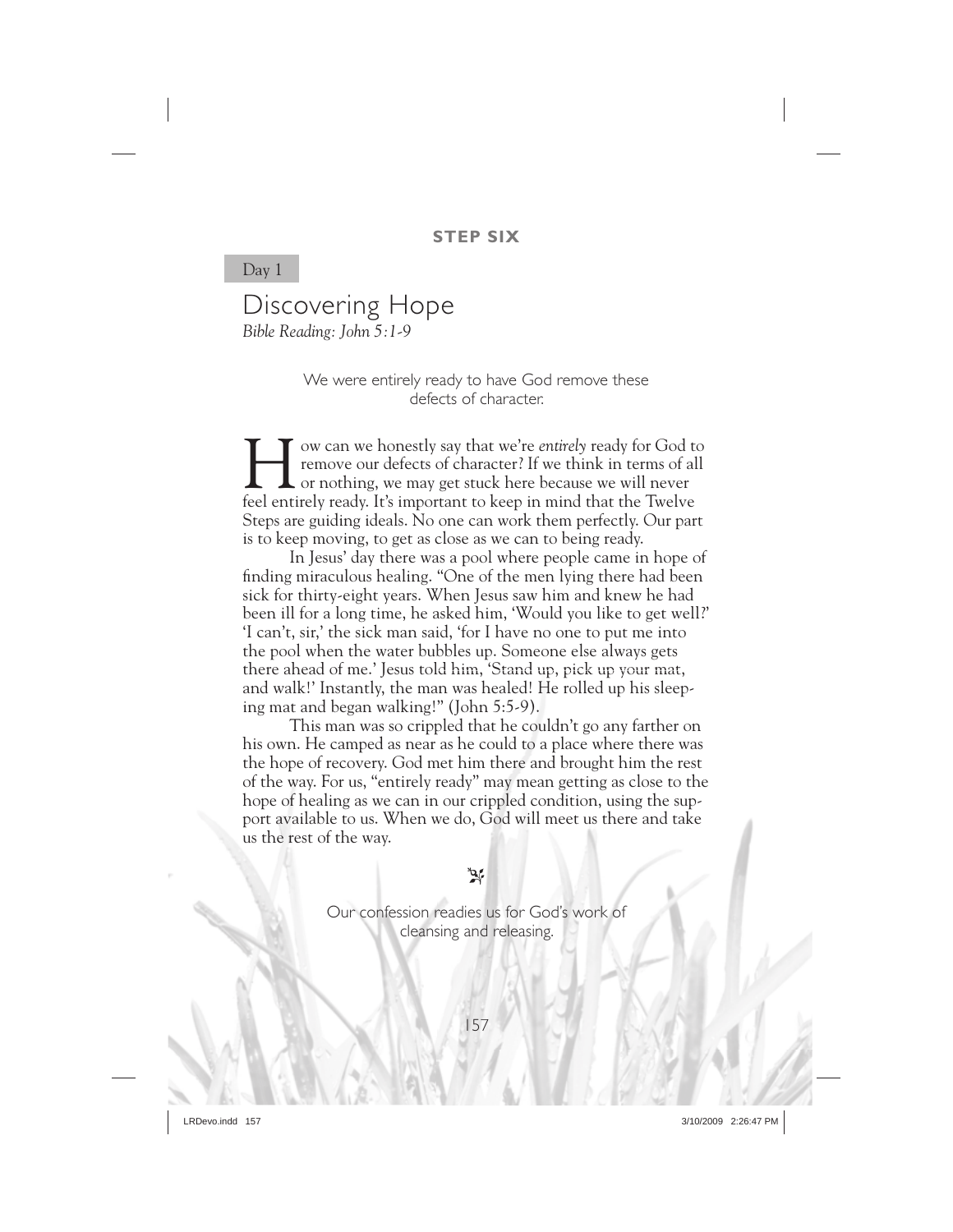# God's Abundant Pardon

*Bible Reading: Isaiah 55:1-9*

We were entirely ready to have God remove these defects of character.

eople tell us to repent and stop thinking the way we do. Most of us would give anything to do this. If it were only that simple to put a stop to our obsessive thoughts! When we're starving emotionally, it's almost impossible to stop thinking about what has fed that hunger, even when we realize it doesn't satisfy.

People don't seem to understand. They may quote a verse like, "Let the wicked change their ways and banish the very thought of doing wrong" (Isaiah 55:7). But we think, *How? My thoughts seem to be out of my control*.

God does understand. He put that verse into the larger context of dealing with the hunger within our soul. He said, "Why spend your money on food that does not give you strength? Why pay for food that does you no good? Listen to me, and you will eat what is good. You will enjoy the finest food. Come to me with your ears wide open. Listen, and you will find life.  $\dots$  Let them turn to the LORD that he may have mercy on them. Yes, turn to our God, for he will forgive generously" (Isaiah 55:2-3, 7). The word translated *generously* can be understood to mean "in progressively increasing measure each time we come."

We need to fight our addictions on two fronts: dealing with the hunger deep inside us, and changing our thoughts of doing wrong. Neither battle is easily won; each requires our daily readiness for God to satisfy our hunger and remove our defects of character.

ት

 God not only forgives us, but also promises to satisfy the hunger we feel deep inside.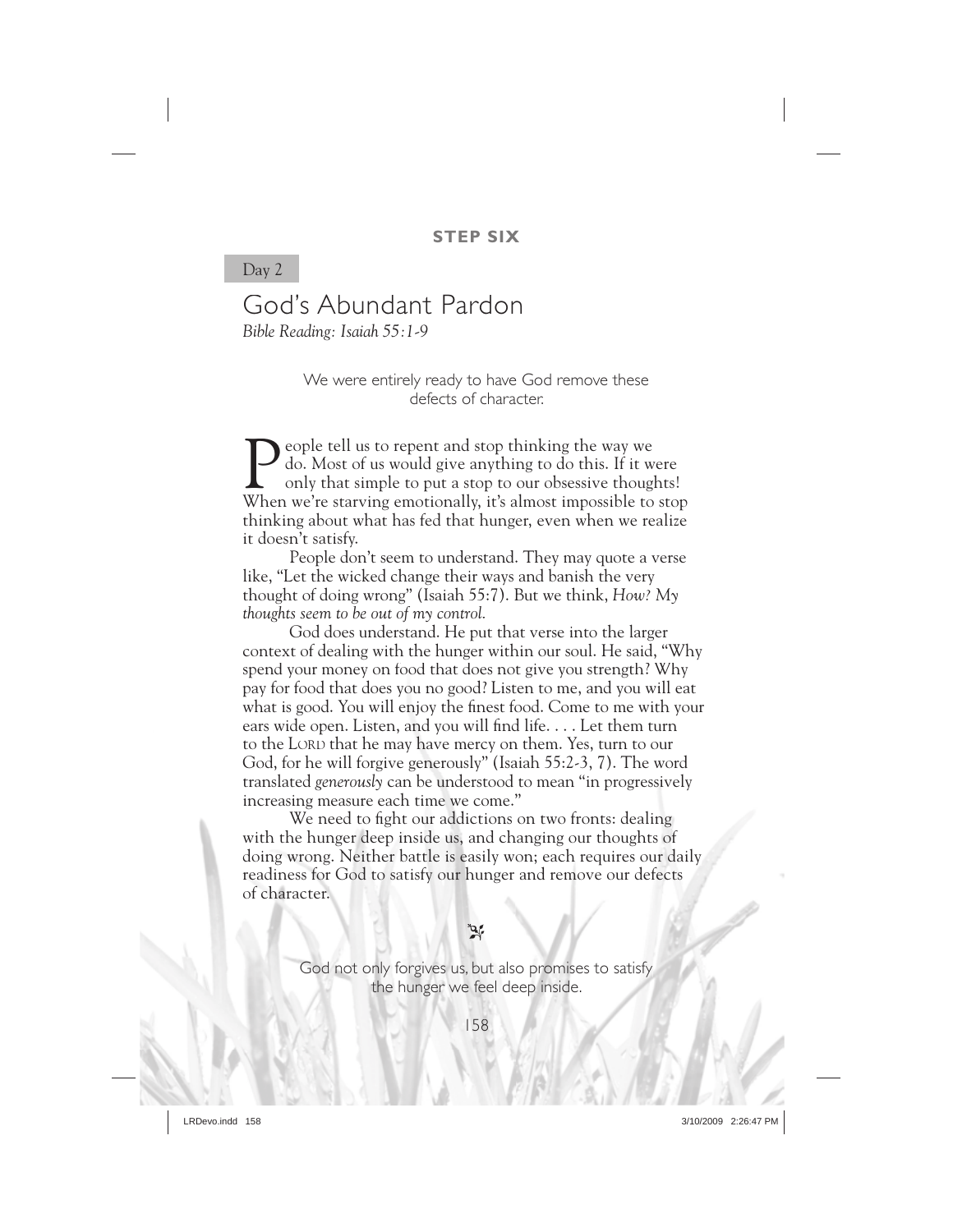### **STEP SEVEN**

We humbly asked God to remove our shortcomings.

*God said, "Come now, let's settle this. . . . Though your sins are like scarlet, I will make them as white as snow" (Isaiah 1:18).*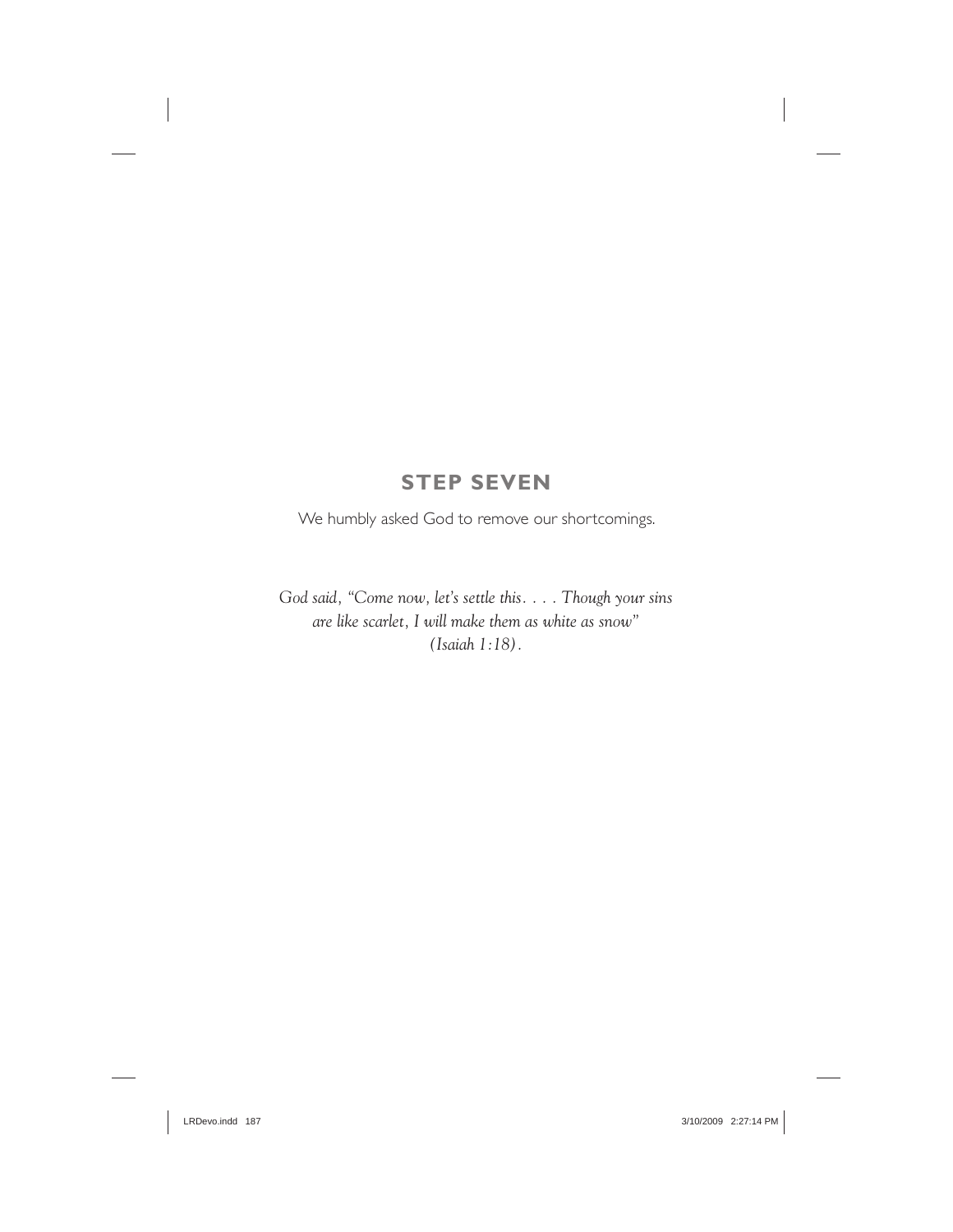#### **STEP SEVEN**

Day 1

Made Right *Bible Reading: Romans 3:23-28*

We humbly asked God to remove our shortcomings.

W hat are our shortcomings? We all realize that we have<br>them. Is this just another way of saying that we've fall<br>short of our personal ideals? At some time, all of us had high ideals: we've used them to define what we thin them. Is this just another way of saying that we've fallen short of our personal ideals? At some time, all of us have held high ideals; we've used them to define what we think life should be like. But most of us learned early on that we couldn't measure up to them. And worse yet, we have often fallen short of the expectations of others, and we certainly haven't fulfilled all that God desires of us. Oh, the weight of guilt we carry! Oh, the pain to think of how we've disappointed those we love! Oh, the longing for some way to make up the difference between what we are and what we should be!

The apostle Paul once wrote, "For everyone has sinned; we all fall short of God's glorious standard. Yet God, with undeserved kindness, declares that we are righteous. He did this through Christ Jesus when he freed us from the penalty for our sins" (Romans 3:23-24). Paul goes on to ask, "Can we boast, then, that we have done anything to be accepted by God? No, because our acquittal is not based on obeying the law. It is based on faith. So we are made right with God through faith and not by obeying the law" (3:27-28).

When God removes our shortcomings, he does a great job! "He has removed our sins as far from us as the east is from the west" (Psalm 103:12). We can trust God to remove our shortcomings, moment by moment, if we humble ourselves to accept his way. That means having faith in Jesus Christ to make up for our lack in both character and action.

#### $\mathbf{z}$

No matter how great our sins, God's grace is greater.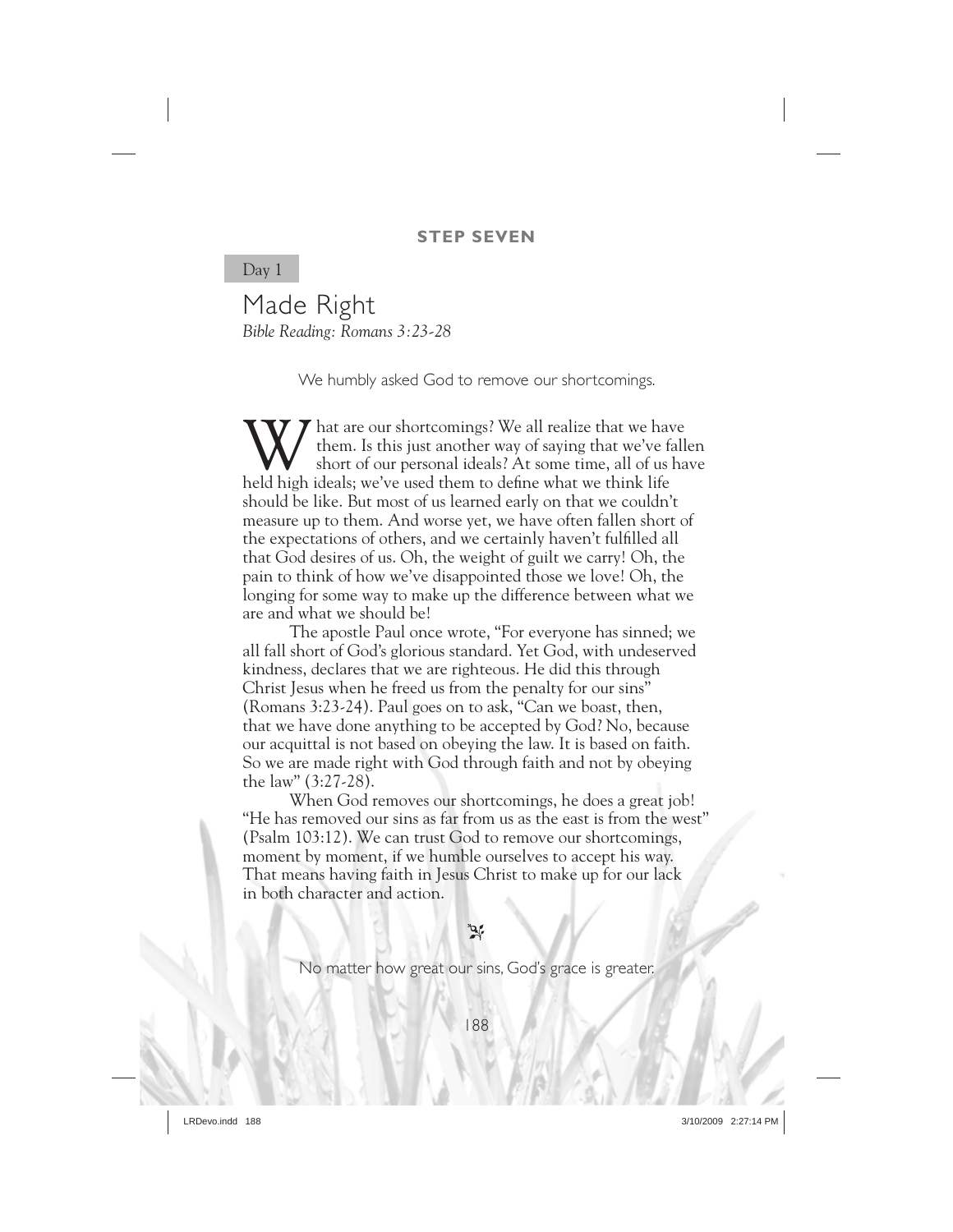## Pride Born of Hurt *Bible Reading: Luke 11:5-13*

We humbly asked God to remove our shortcomings.

Our pride can keep us from asking for what we need. We may have grown up in families or relationships where v<br>were consistently refused, ignored, or disappointed. No<br>one listened when we asked that our needs be met. Some o may have grown up in families or relationships where we were consistently refused, ignored, or disappointed. No one listened when we asked that our needs be met. Some of us may have reacted by determining to become self-sufficient. We were not going to ask for help. In fact, we were going to strive to never need anyone's help ever again!

It is this type of pride, born of hurt, that will hold us back from asking God to remove our shortcomings. Jesus said, "Keep on asking, and you will receive what you ask for. Keep on seeking, and you will find. Keep on knocking, and the door will be opened to you. For everyone who asks, receives. Everyone who seeks, finds. And to everyone who knocks, the door will be opened" (Luke 11:9-10). "If your children ask for a loaf of bread, do you give them a stone instead? Or if they ask for a fish, do you give them a snake? Of course not! So if you sinful people know how to give good gifts to your children, how much more will your heavenly Father give good gifts to those who ask him" (Matthew 7:9-11).

We must come to the place of giving up our prideful selfsufficiency; we must be willing to ask for help. And we can't ask for help just once and be done with it. We must be persistent and ask repeatedly as the needs arise. When we practice Step Seven in this way, we can be assured that our loving heavenly Father will respond by giving us good gifts and by removing our shortcomings.

-

God promises to lovingly respond when we ask him for help.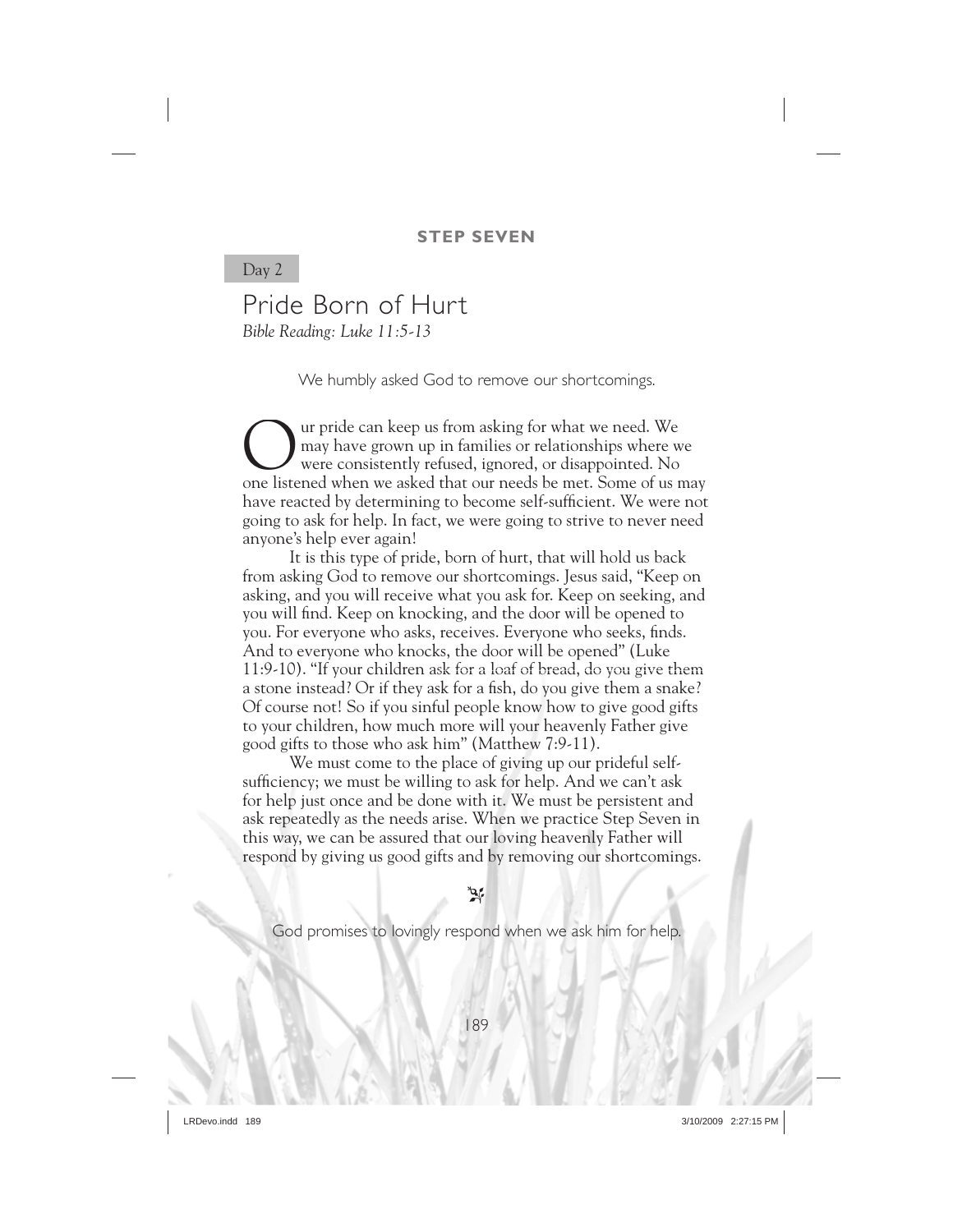# **STEP EIGHT**

We made a list of all persons we had harmed and became willing to make amends to them all.

*Jesus taught, "If you are presenting a sacrifice at the altar in the Temple and you suddenly remember that someone has something against you, . . . go and be reconciled to that person" (Matthew 5:23-24).*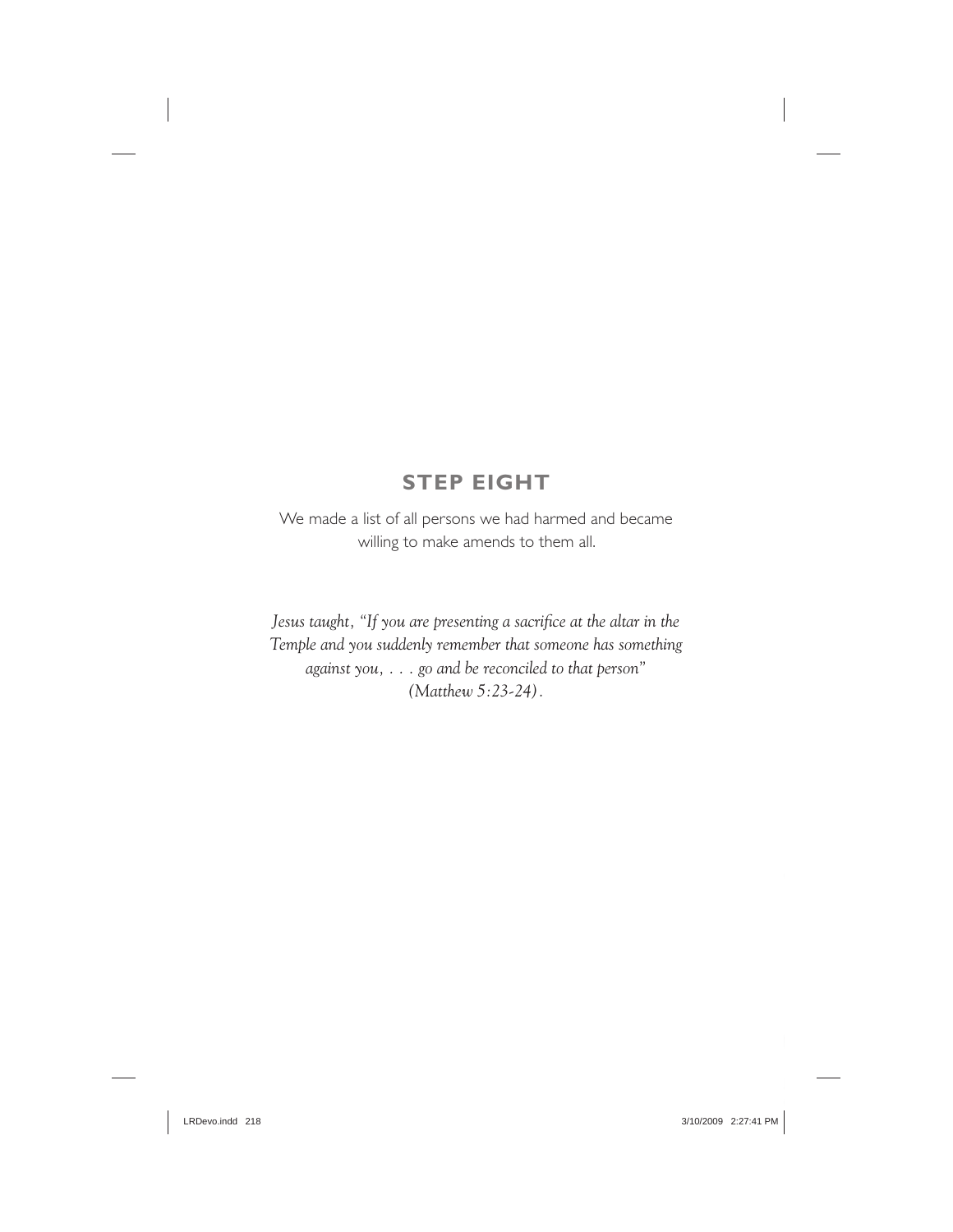### Forgiven to Forgive *Bible Reading: Matthew 18:23-35*

We made a list of all persons we had harmed and became willing to make amends to them all.

I isting all the people we've harmed will probably trigger a<br>
natural defensiveness. With each name we put on our list,<br>
another mental list may begin to form—a list of the wrongs<br>
that have been done against us. How can w natural defensiveness. With each name we put on our list, that have been done against us. How can we deal with the resentment we hold toward others, so we can move toward making amends?

Jesus told a story: "A king . . . decided to bring his accounts up to date with servants who had borrowed money from him. In the process, one of his debtors was brought in who owed him millions of dollars" (Matthew 18:23-24). The man begged for forgiveness. "Then his master was filled with pity for him, and he released him and forgave his debt. But when the man left the king, he went to a fellow servant who owed him a few thousand dollars. He grabbed him by the throat and demanded instant payment" (18:27-28). This was reported to the king. "Then the king called in the man he had forgiven and said, 'You evil servant! I forgave you that tremendous debt because you pleaded with me. Shouldn't you have mercy on your fellow servant, just as I had mercy on you?' Then the angry king sent the man to prison to be tortured until he had paid his entire debt. That's what my heavenly Father will do to you if you refuse to forgive your brothers and sisters from your heart" (18:32-35).

When we look at all that God has forgiven us, it makes sense to choose to forgive others. This also frees us from the torture of festering resentment. We can't change what they did to us, but we can write off their debt and become willing to make amends.

 The value we place on God's forgiveness is best measured by our willingness to forgive others.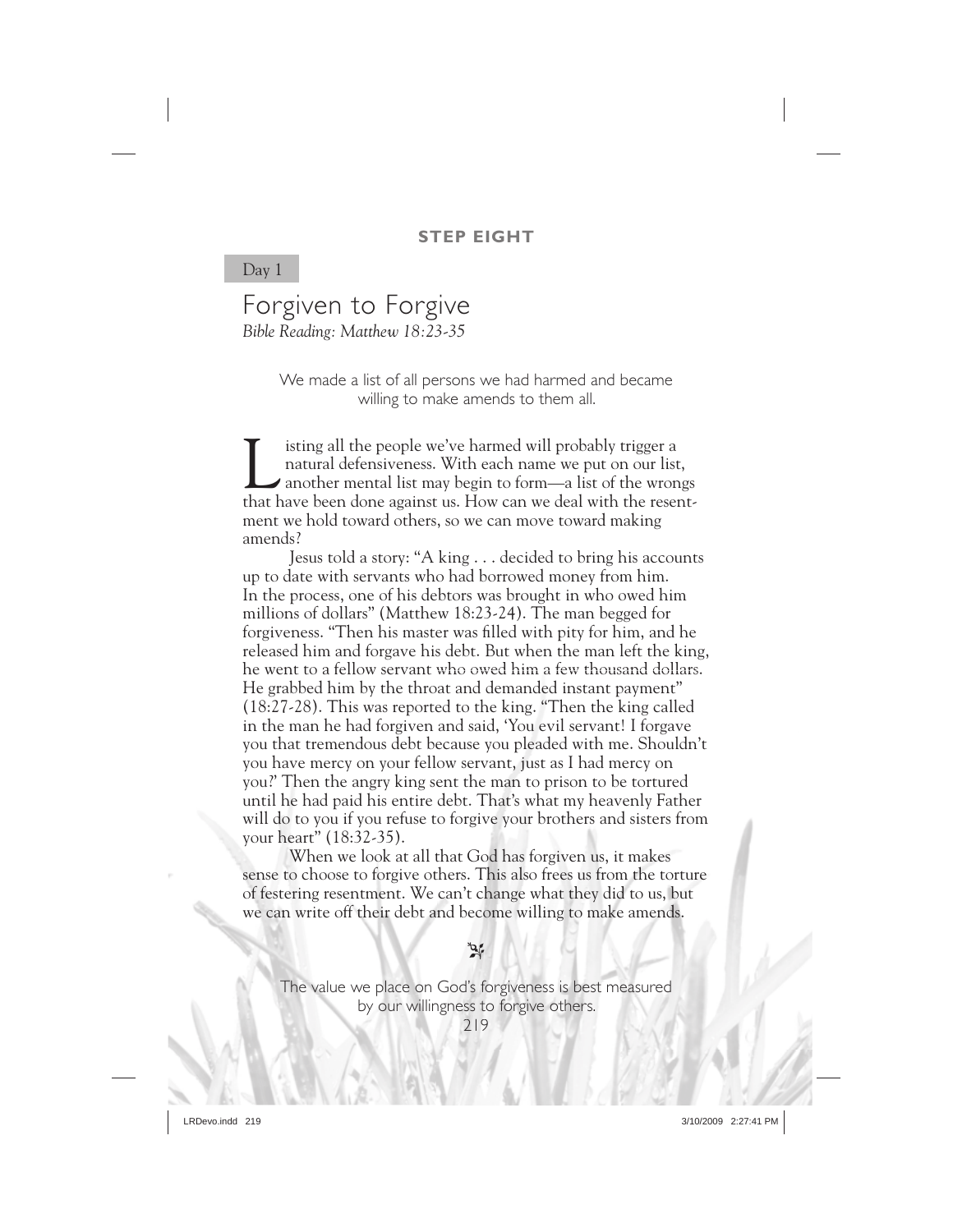### Grace-Filled Living *Bible Reading: Romans 12:17-21*

We made a list of all persons we had harmed and became willing to make amends to them all.

**M** ost of us probably have relationships in which we are holding grudges. Sure, we've hurt them, but they've h<br>the us, too. We become like children quarreling back and<br>forth: "You hit me first!" "I did not!" Somehow it ju holding grudges. Sure, we've hurt them, but they've hurt forth: "You hit me first!" "I did not!" Somehow, it just doesn't seem fair to let them off the hook! Now, we're supposed to become willing to make amends to everyone? Even those who have wronged us? How?

The apostle Paul left us this advice: "Never pay back evil with more evil. Do things in such a way that everyone can see you are honorable. Do all that you can to live in peace with everyone. Dear friends, never take revenge. Leave that to the righteous anger of God. . . . Instead, 'If your enemies are hungry, feed them. If they are thirsty, give them something to drink.'  $\ldots$  Don't let evil conquer you, but conquer evil by doing good" (Romans 12:17-21).

This is not impossible. We are not called to create peace, only to "do all that [we] can" to be at peace. We are not required to say that others don't deserve punishment, only to turn the job over to God. We don't give up a quarrel because someone else is necessarily right, but for the sake of our recovery. We can't change other people, but we can ask God for the courage to change ourselves.

This may seem all backwards, but God's ways are not our ways. As we turn our will and our lives over to God, we will learn that his ways do work.

 $\mathcal{A}$ 

If we've really experienced God's grace, we'll want to pass it on to others.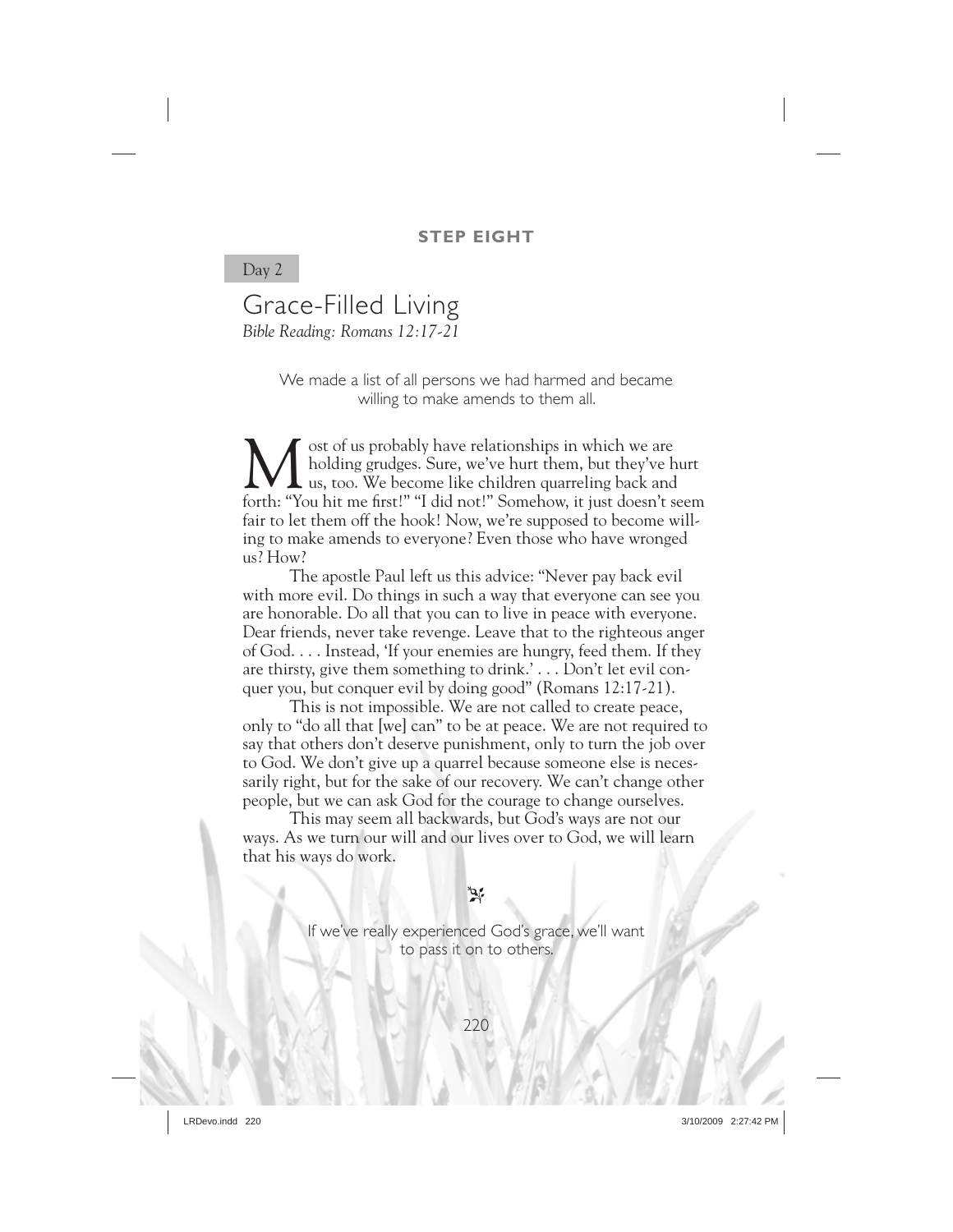## **STEP NINE**

We made direct amends to such people wherever possible, except when to do so would injure them or others.

*"If someone says, 'I love God,' but hates a Christian brother or sister, that person is a liar. . . . He has given us this command: Those who love God must also love their Christian brothers and sisters" (1 John 4:20-21).*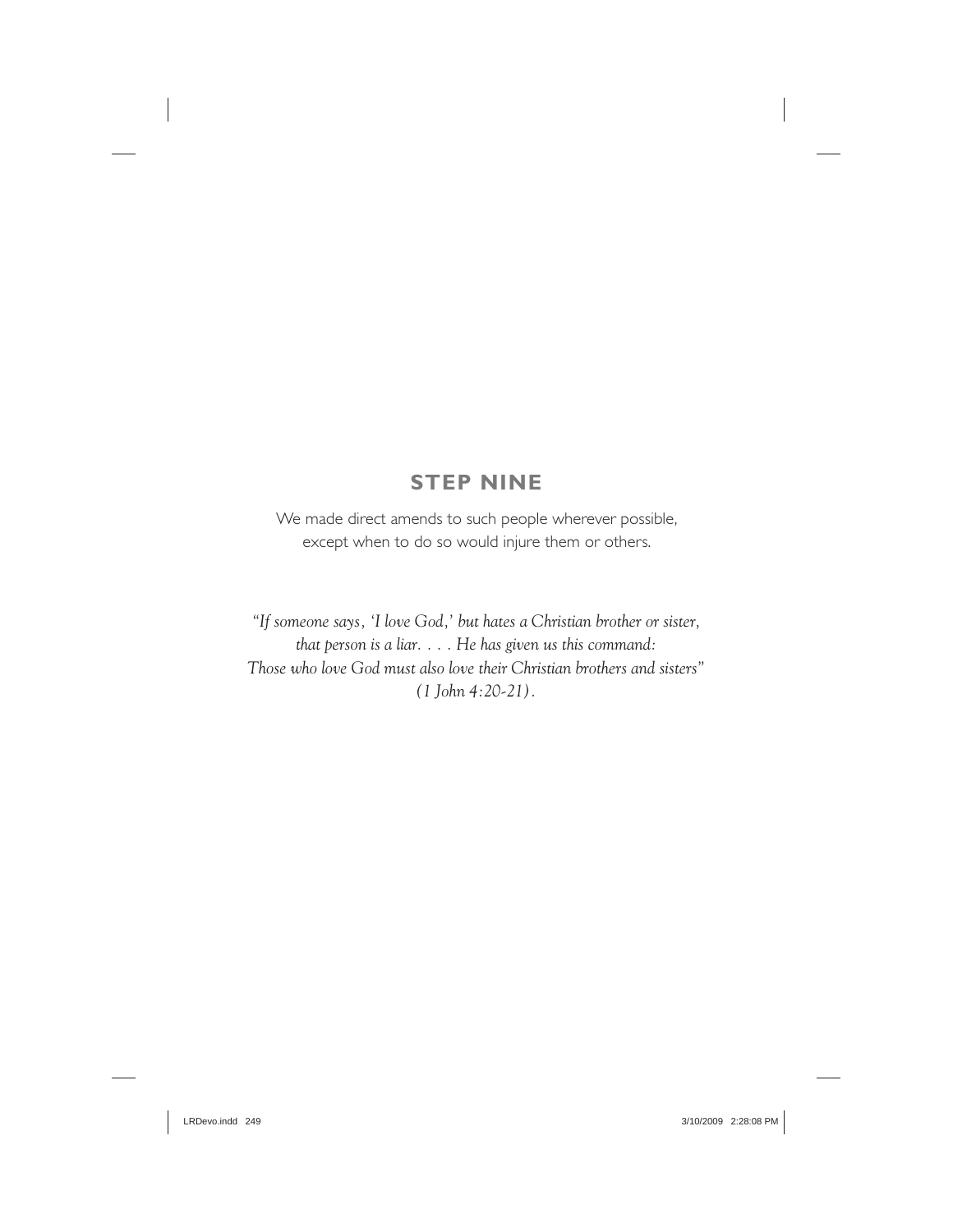## Keeping Promises *Bible Reading: 2 Samuel 9:1-9*

We made direct amends to such people wherever possible, except when to do so would injure them or others.

I ow many people are still living in the shadow of our<br>to make it up to them?<br>King David had made some promises to his friend Ion unkept promises? Is it too late to go back now and try to make it up to them?

King David had made some promises to his friend Jonathan. "One day David asked, 'Is anyone in Saul's family still alive—anyone to whom I can show kindness for Jonathan's sake?"" (2 Samuel 9:1).

Jonathan's only living son, Mephibosheth, had lived a long time with the pain of David's unkept promise. It had shaped his lifestyle, his emotional condition, the way he thought about himself. His grandfather, King Saul, had mistreated David before David became king. Perhaps Mephibosheth was afraid that David would mistreat him on account of his grandfather. Perhaps he had begun to take the guilt of his grandfather's sins upon himself. Generations of fear and guilt had been laid upon him—until David remembered and fulfilled his promise.

There are probably people in our lives who have been affected by promises we've failed to keep. It is important that we try to fulfill whatever promises we are able to. When we can't, the least we can do is to ask what our neglect meant to those we disappointed.

ት

As we make amends we restore to others what rightfully belongs to them.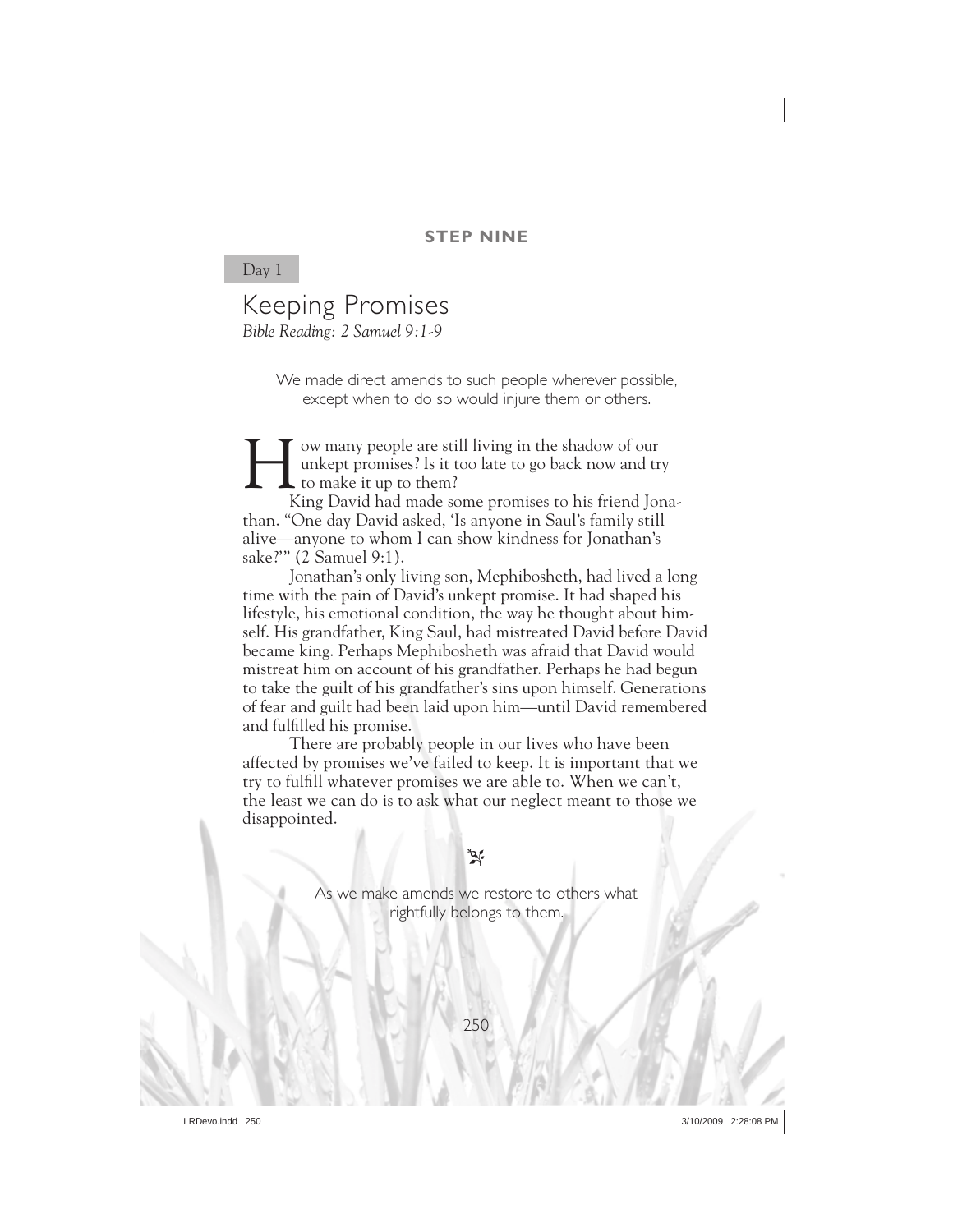### From Takers to Givers *Bible Reading: Luke 19:1-10*

We made direct amends to such people wherever possible, except when to do so would injure them or others.

When we are feeding our addictions, it is easy to become<br>consumed by our own needs. Nothing matters except<br>getting what we crave so desperately. We may have to<br>lie cheat kill or steal: but that doesn't stop us. Within our consumed by our own needs. Nothing matters except getting what we crave so desperately. We may have to lie, cheat, kill, or steal; but that doesn't stop us. Within our families and community we become known as "takers," trampling over the unseen needs of others.

Zacchaeus had the same problem. His hunger for riches drove him to betray his own people by collecting taxes for the oppressive Roman government. He was hated by his own people as a thief, an extortionist, and a traitor. But when Jesus reached out to him, he changed dramatically. "Zacchaeus stood before the Lord and said, 'I will give half my wealth to the poor, Lord, and if I have cheated people on their taxes, I will give them back four times as much!' Jesus responded, 'Salvation has come to this home today'" (Luke 19:8-9).

Zacchaeus went beyond just paying back what he had taken. For the first time in a long time, he saw the needs of others and wanted to be a "giver."

Making amends includes paying back what we've taken, whenever possible. Some of us may even seize the opportunity to go even further, giving even more. As we begin to see the needs of others and respond by choice, our self-esteem will rise. We will begin to realize that we can give to others, instead of just being a burden.

Making amends is the first step to becoming a giver.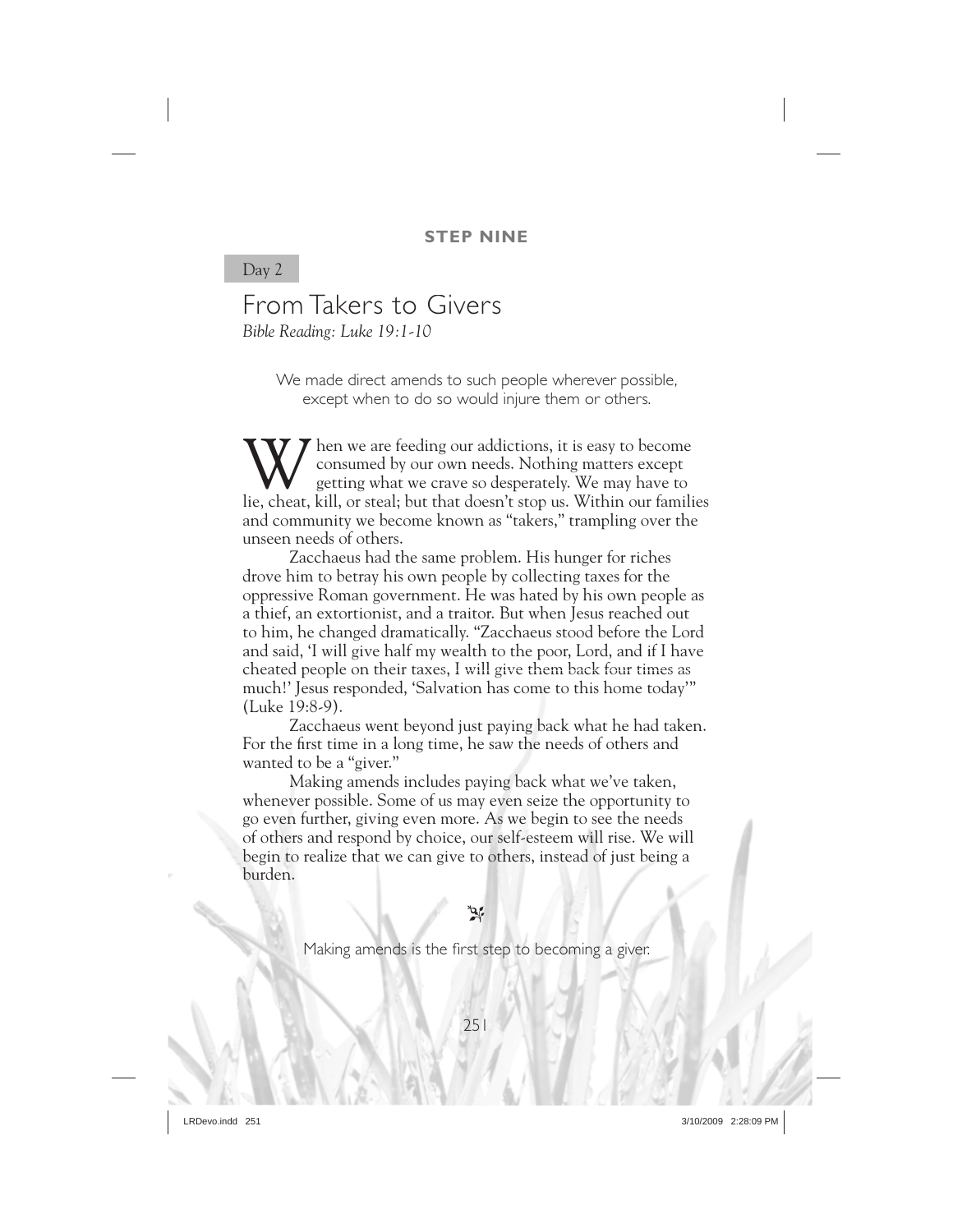# **STEP TEN**

We continued to take personal inventory, and when we were wrong, promptly admitted it.

*"Keep putting into practice all you learned and received from me everything you heard from me and saw me doing. Then the God of peace will be with you" (Philippians 4:9).*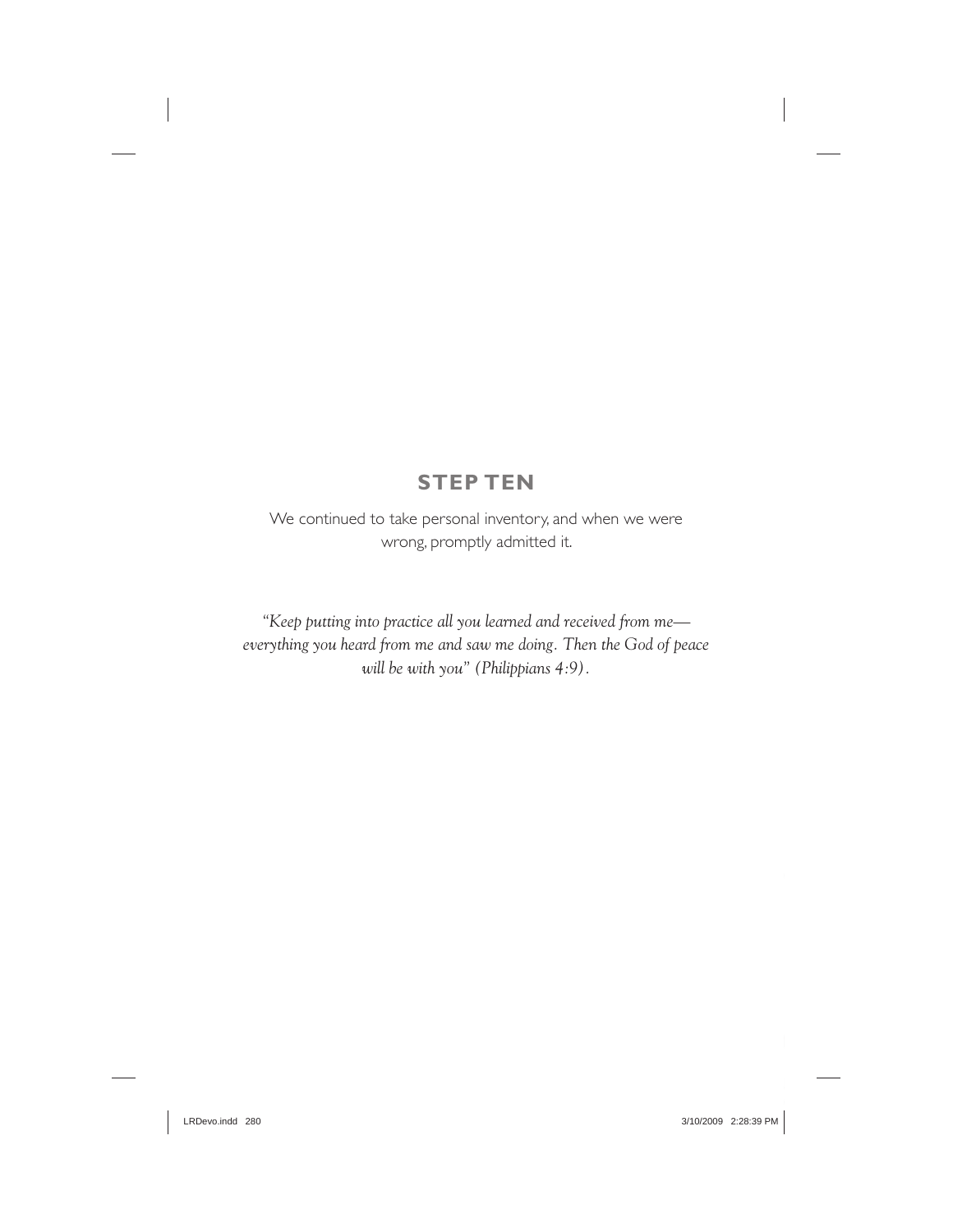# Looking in the Mirror *Bible Reading: James 1:21-25*

We continued to take personal inventory, and when we were wrong, promptly admitted it.

We saw someone looking in the mirror each day? Suppose we saw someone looking in the mirror who found that he had mustard smeared around his mouth. We would find it were strange if he didn't immediately wash his face and c we saw someone looking in the mirror who found that he very strange if he didn't immediately wash his face and clear up the problem. In the same way, we need to routinely look at ourselves in a spiritual mirror. Then if anything is wrong, we can make the proper adjustments.

James used a similar illustration to show how God's Word should be like a spiritual mirror in our lives. He said, "Don't just listen to God's word. You must do what it says. Otherwise, you are only fooling yourselves. For if you listen to the word and don't obey, it is like glancing at your face in a mirror. You see yourself, walk away, and forget what you look like. But if you look carefully into the perfect law that sets you free, and if you do what it says and don't forget what you heard, then God will bless you for doing it" (James 1:22-25).

We can use this illustration to support the sensibility of doing routine personal inventories. As we examine ourselves, we need to respond with immediate action if something has changed since we last looked. If we put off taking care of a problem that we see, it may soon slip our minds. Just as we would think it foolish to go all day with mustard on our face, it's absurd to notice a problem that could lead to a fall and not correct it promptly.

ት

The mirror of God's Word helps us to see what we should become.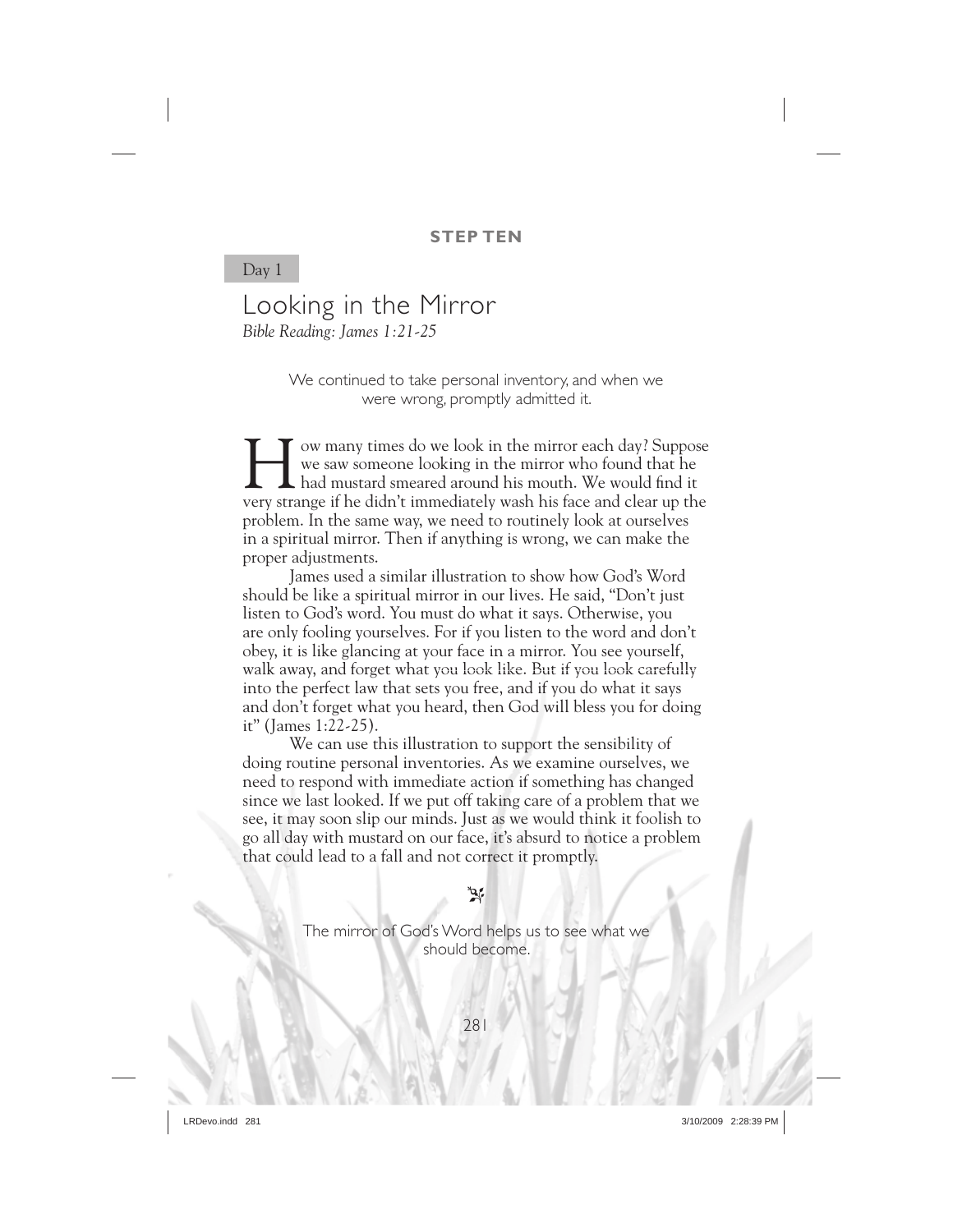# Dealing with Anger *Bible Reading: Ephesians 4:26-27*

We continued to take personal inventory, and when we were wrong, promptly admitted it.

Many of us have a hard time dealing with anger. Some of<br>Us have a history of rage, so we try to stifle our feelings.<br>they don't exist because we were never allowed to express them. us have a history of rage, so we try to stifle our feelings. Others of us stuff down the feelings of anger; we pretend they don't exist because we were never allowed to express them in the past. If some of our problems stem from not knowing how to express anger properly, we may try to avoid dealing with it altogether. We may try to just "put it off" and hope it goes away. Evaluating how to deal with anger appropriately is an important part of our daily inventory.

The apostle Paul once said, "'Don't sin by letting anger control you.' Don't let the sun go down while you are still angry, for anger gives a foothold to the devil" (Ephesians 4:26-27). One key is to have a daily time limit for handling our feelings of anger—a time to find a way to express the feelings and then let them go.

Dealing with anger promptly is important because when it is left to fester, it becomes bitterness. Bitterness is anger that has been buried and given time to grow. The Bible warns us, "Watch out that no poisonous root of bitterness grows up to trouble you, corrupting many" (Hebrews 12:15).

AA teaches that we should never allow ourselves to become too hungry, angry, lonely, or tired. We can accomplish this by promptly dealing with our anger as it occurs.

 $\mathcal{A}$ 

We need to deal with short-term anger before it causes long-term destruction.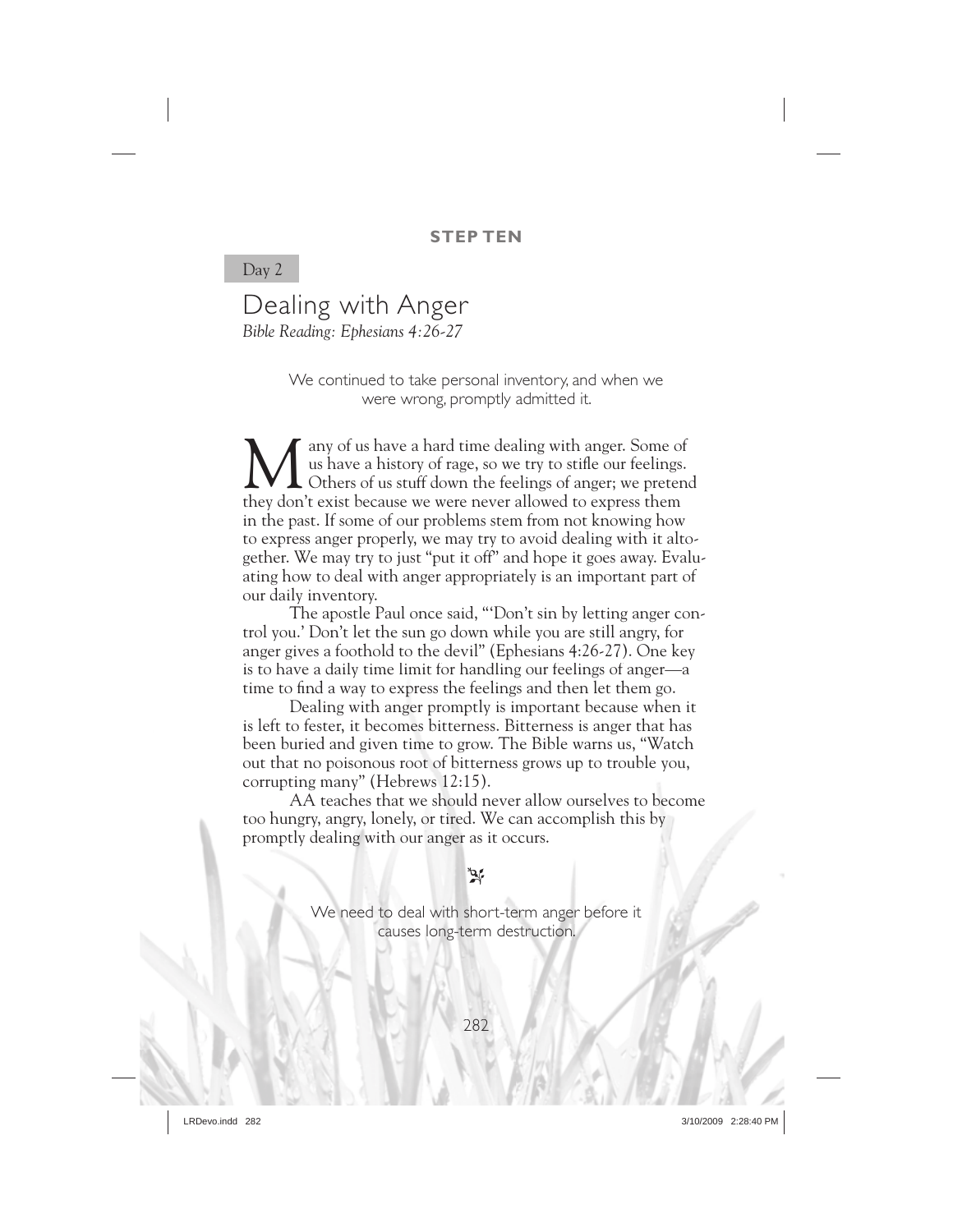## **STEP ELEVEN**

We sought through prayer and meditation to improve our conscious contact with God, praying only for knowledge of his will for us and the power to carry it out.

*"Those who trust in the LORD will find new strength. They will soar high on wings like eagles. They will run and not grow weary. They will walk and not faint" (Isaiah 40:31).*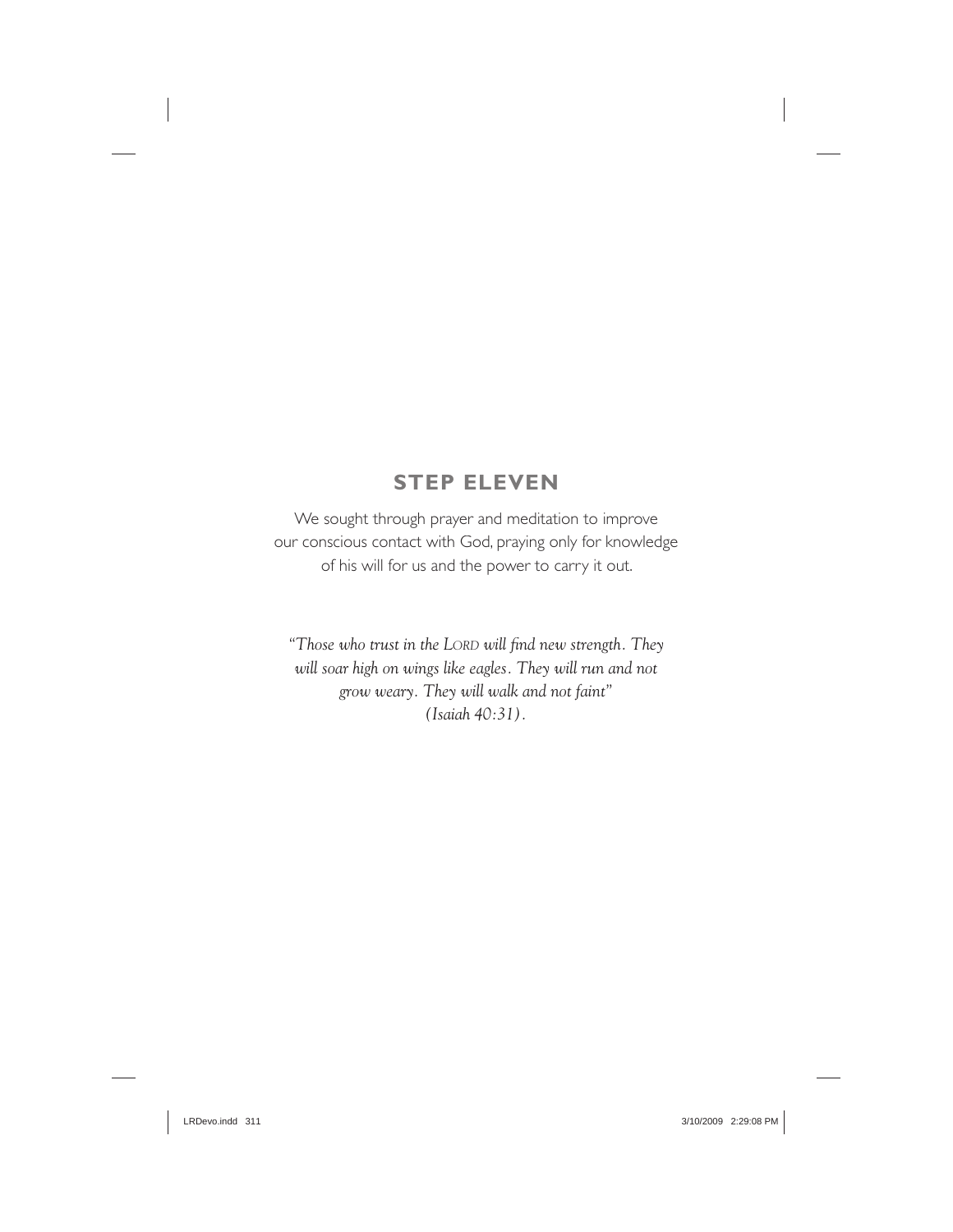### Joy in God's Presence *Bible Reading: Psalm 65:1-4*

We sought through prayer and meditation to improve our conscious contact with God, praying only for knowledge of his will for us and the power to carry it out.

**M** ost of us need to desire something before we will whole-<br>heartedly seek after it. Until we realize how much God<br>want to pray to bim. Until we sincerely believe that he has come heartedly seek after it. Until we realize how much God want to pray to him. Until we sincerely believe that he has completely forgiven us, we will be ashamed to face him. If we hold to our misconceptions about God, this step will be a formidable chore rather than a joy.

The life of King David gives us hope. Long after he had come face-to-face with his own sinfulness, he was able to sing, "What mighty praise, O God, belongs to you in Zion. We will fulfill our vows to you, for you answer our prayers. All of us must come to you. Though we are overwhelmed by our sins, you forgive them all. What joy for those you choose to bring near, those who live in your holy courts. What festivities await us inside your holy Temple" (Psalm 65:1-4). God wants us to be like those who live and serve in his temple, walking freely into his presence. He wants us to know that we are welcome and valued before him. (See also Matthew 10:29-31.)

The place where God lives can be a place of joy and happiness for us now. We can look forward to spending time with him and living in his presence every day.

#### $\mathcal{A}$

It is essential for our recovery that we draw close to God.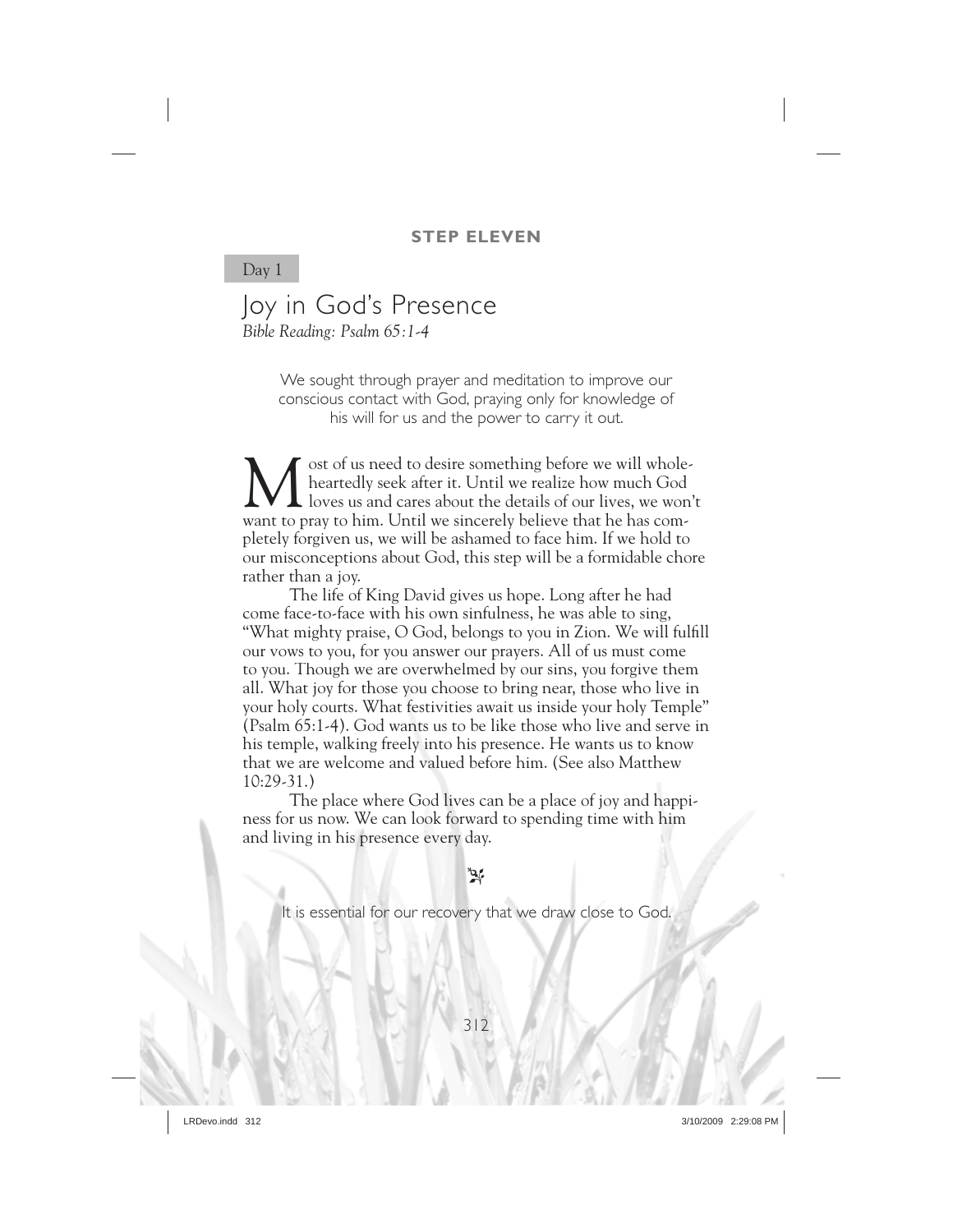### Pools of Blessing *Bible Reading: Psalm 84:5-11*

We sought through prayer and meditation to improve our conscious contact with God, praying only for knowledge of his will for us and the power to carry it out.

Where do we find the desire to seek after the knowledge<br>of his will for us and the power to carry it out? We pro<br>ably realize that seeking after our own will only broug<br>us misery Instead of happiness we found sorrow; inste of his will for us and the power to carry it out? We probably realize that seeking after our own will only brought us misery. Instead of happiness we found sorrow; instead of power we found that we became powerless. In following our own will we ended up depressed and exhausted, on a road leading nowhere.

The desire to seek after the knowledge of God's will comes from realizing that God's plan for us is good. The psalmist wrote, "What joy for those whose strength comes from the LORD, who have set their minds on a pilgrimage to Jerusalem. When they walk through the Valley of Weeping, it will become a place of refreshing springs. The autumn rains will clothe it with blessings. They will continue to grow stronger, and each of them will appear before God in Jerusalem" (Psalm 84:5-7).

Those who long and pray for God's will are on a road that leads to happiness. We may still walk through the "Valley of Weeping," but out of the sorrow will spring new life. Instead of depression, exhaustion, and a road to nowhere, we will find joy, strength, and a road that leads to heaven and the presence of a loving God.

ት

 We are not alone in the Valley of Weeping; God walks there with us.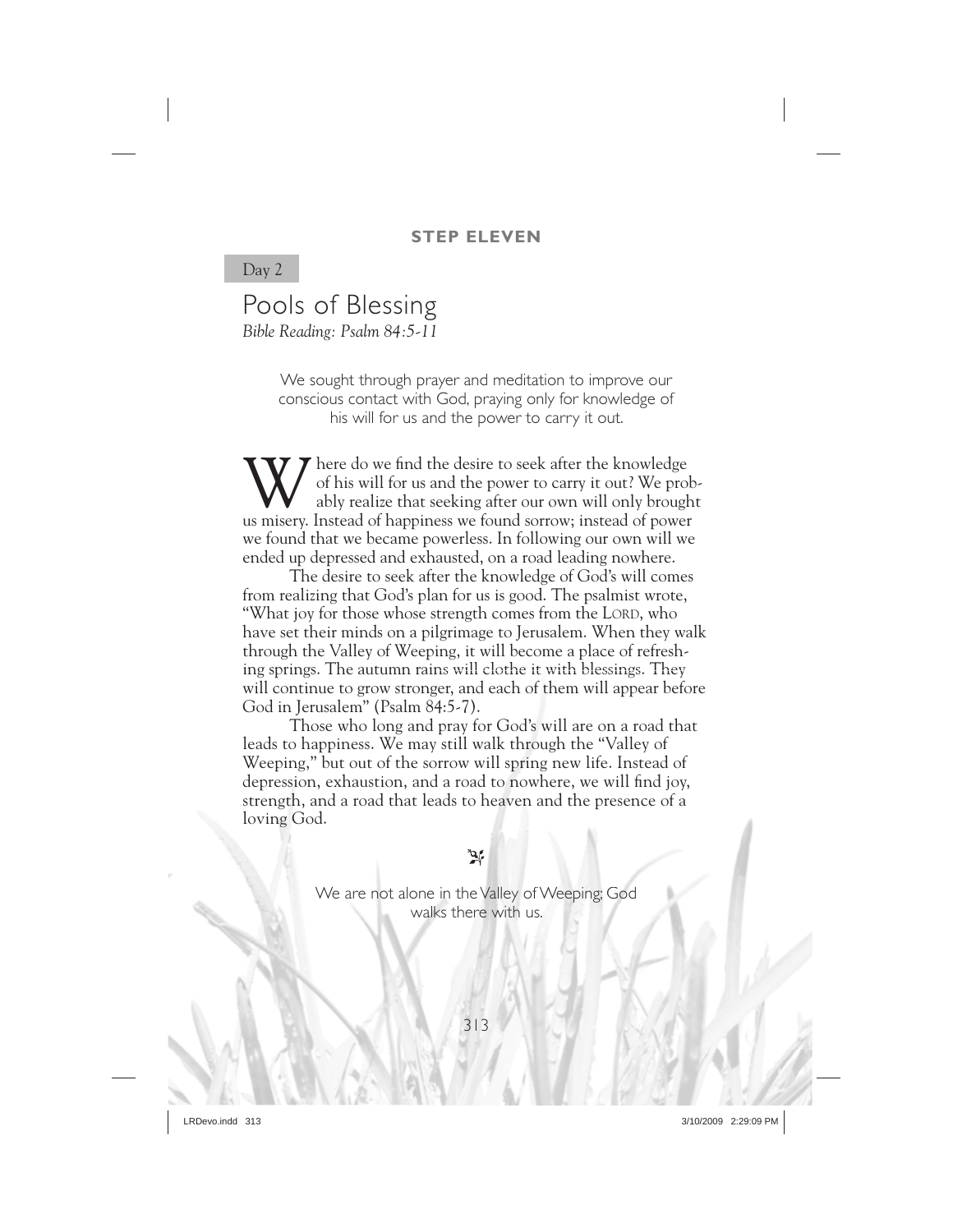# **STEP TWELVE**

Having had a spiritual awakening as the result of these steps, we tried to carry this message to others and to practice these principles in all our affairs.

*"The Spirit of the Sovereign LORD is upon me, for the LORD has anointed me to bring good news to the poor. He has sent me to comfort the brokenhearted and to proclaim that captives will be released and prisoners will be freed" (Isaiah 61:1).*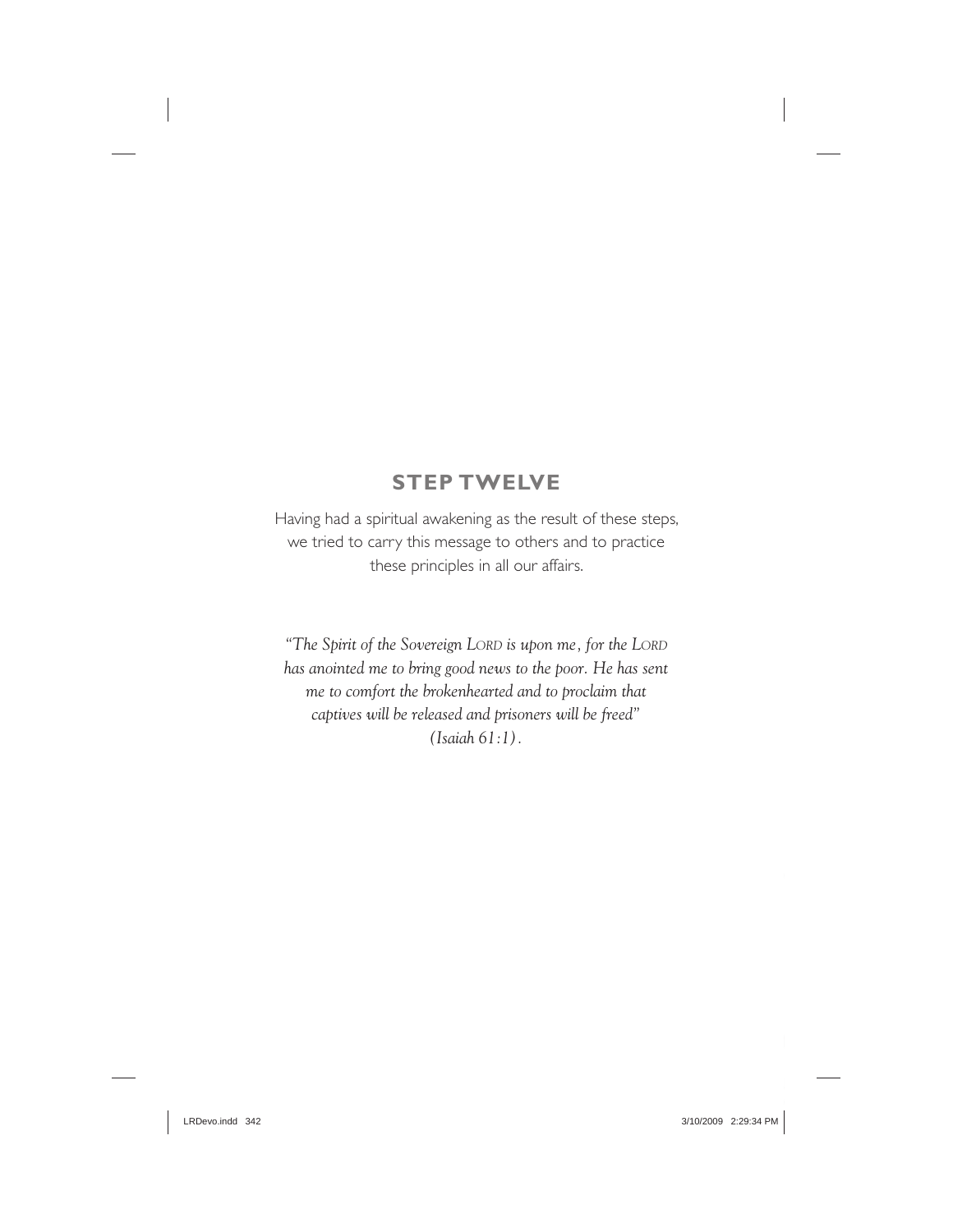#### **STEP TWELVE**

Day 1

## Our Stories *Bible Reading: Mark 16:14-18*

Having had a spiritual awakening as the result of these steps, we tried to carry this message to others and to practice these principles in all our affairs.

Each one of us has a valuable story to tell. We may be shy and<br>feel awkward about speaking. We may wonder if what we<br>have to share is trivial. Is it actually going to help anyone<br>else? We may struggle to get beyond the sha feel awkward about speaking. We may wonder if what we else? We may struggle to get beyond the shame of our past. But our recovery story can help others who are trapped back where we were. Are we willing to allow God to use us to help free others?

Jesus left us with this vital task: "Go into all the world and preach the Good News [of salvation from the bondage and penalty of sin] to everyone" (Mark 16:15).

Paul traveled the world over telling everyone the story of his conversion. He ended up in chains, but his spirit was free. He presented his defense (and his own story of redemption) before kings. King Agrippa interrupted him to say, " 'Do you think you can persuade me to become a Christian so quickly?' Paul replied, 'Whether quickly or not, I pray to God that both you and everyone here in this audience might become the same as I am, except for these chains'" (Acts 26:28-29).

Within each personal story of the journey from bondage to freedom is a microcosm of the gospel. When people hear our story, even if it seems trivial, we are offering them the chance to loosen their chains and begin a recovery story of their own.

#### -

All of our recovery stories are custom designed for another person's encouragement.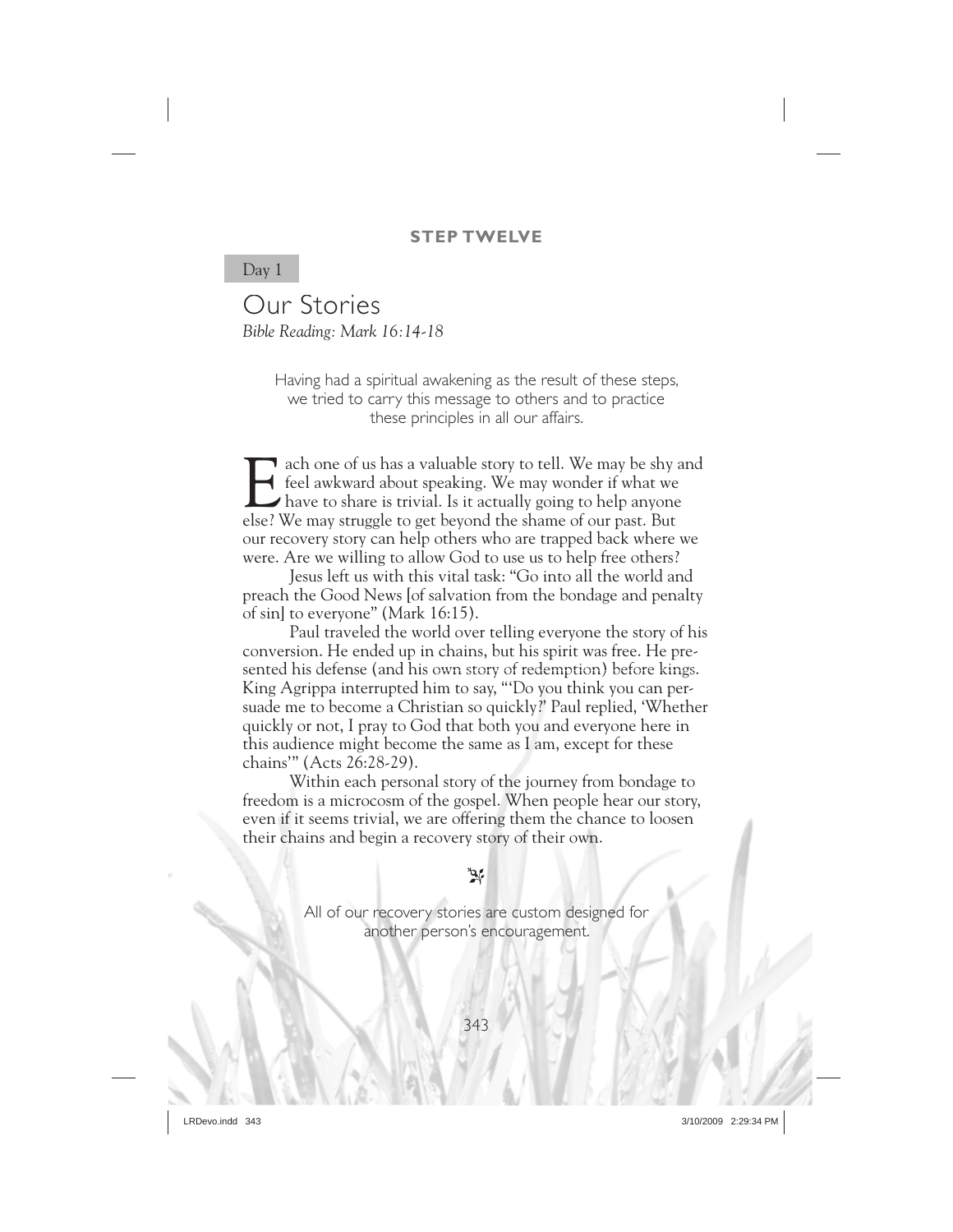#### **STEP TWELVE**

Day 2

Never Forget *Bible Reading: Titus 3:1-5*

> Having had a spiritual awakening as the result of these steps, we tried to carry this message to others and to practice these principles in all our affairs.

s we get further along in our recovery, the memory of how bad it really was may begin to fade. Do we vividly remember what we once were? Can we recall the dark emotions that filled our souls? Do we have true compassion and humble sympathy for those to whom we try to carry the message?

When we take the message of recovery to others it is vital that we never forget where we came from and how we got where we are. Paul told Titus, "Once we, too, were foolish and disobedient. We were misled and became slaves to many lusts and pleasures. . . . When God our Savior revealed his kindness and love, he saved us, not because of the righteous things we had done, but because of his mercy. He washed away our sins, giving us a new birth and new life through the Holy Spirit" (Titus 3:3-5).

As we share our message, let us never forget the following truths. We, too, were slaves just like they now are. Our hearts were filled with the confusion and painful emotions that others still feel. We were saved only because of the love and kindness of God, not because we became good enough. We must also remember that we are only able to stay free because God is with us, upholding us every step of the way.

-

Sharing our recovery will remind us of how far we've come and how much God loves us.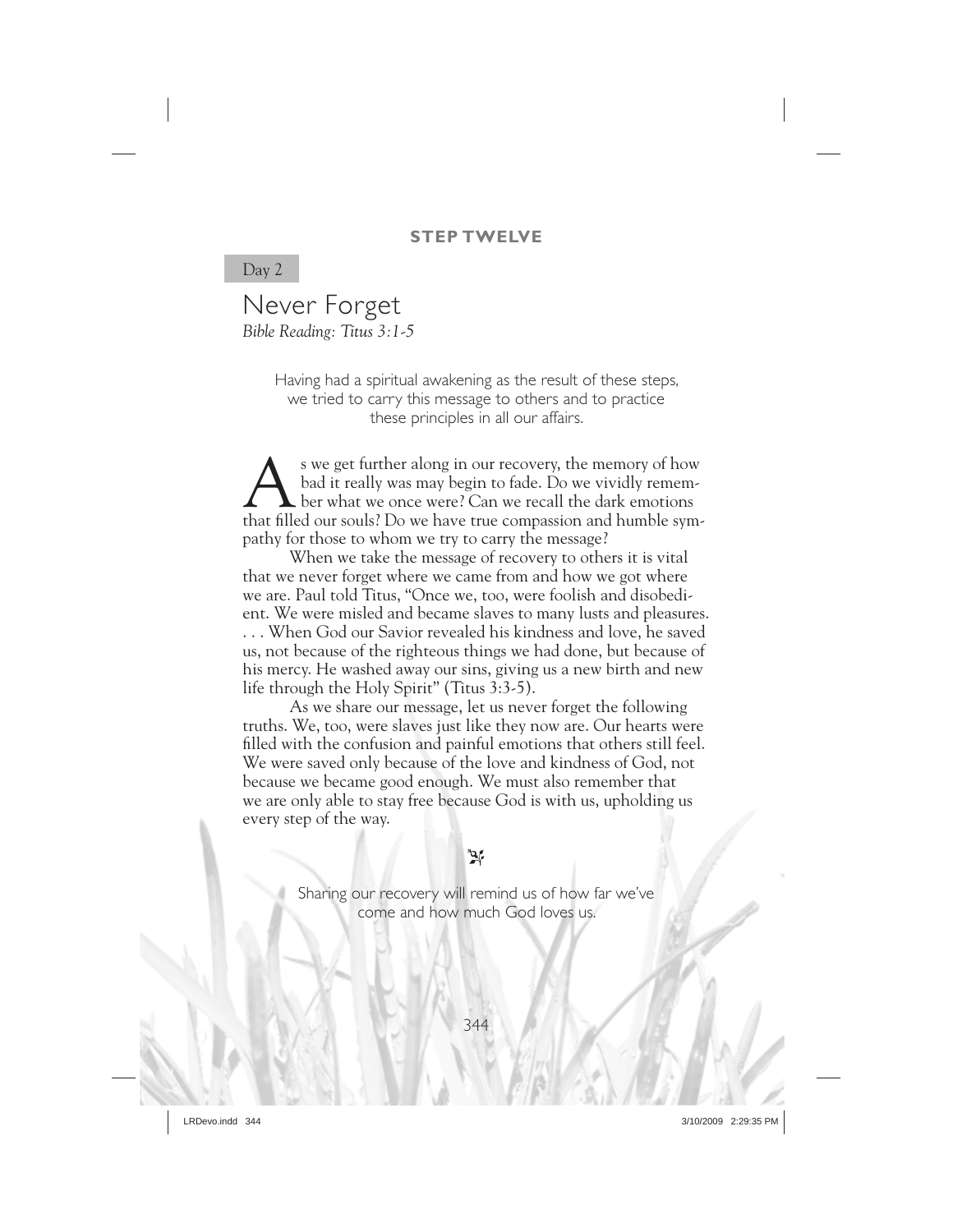### **STARTING OVER**

*"And I am convinced that nothing can ever separate us from God's love. Neither death nor life, neither angels nor demons, neither our fears for today nor our worries about tomorrow—not even the powers of hell can separate us from God's love. No power in the sky above or in the earth below indeed, nothing in all creation will ever be able to separate us from the love of God that is revealed in Christ Jesus our Lord" (Romans 8:38-39).*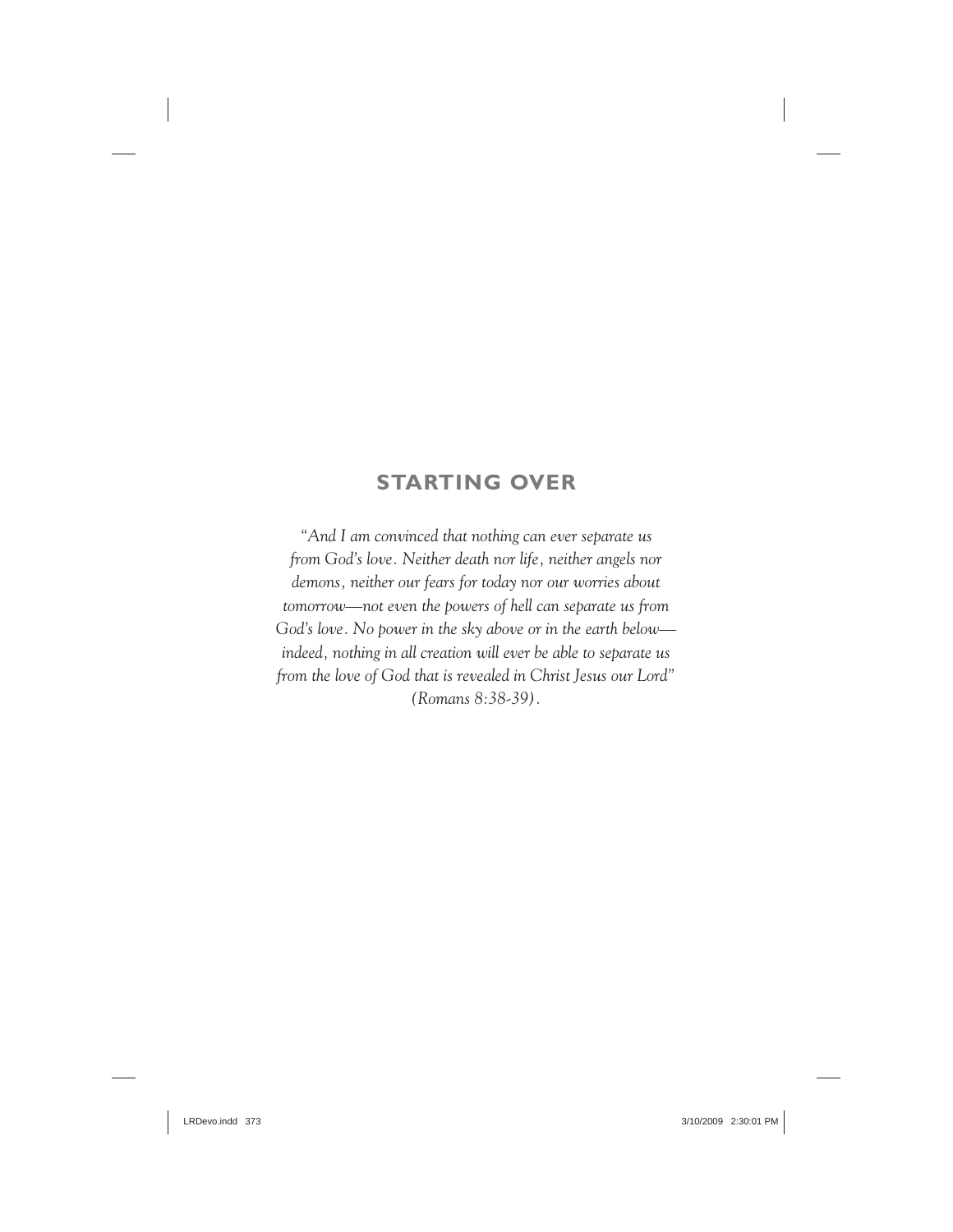# The Morning After *Bible Reading: Matthew 26:33-35, 74-75*

Yesterday we may have sworn there was no way we were going<br>to fall again. Things were going well. But what happened?<br>Now we're sitting here, aching inside, and cursing ourselves. to fall again. Things were going well. But what happened? Now we're sitting here, aching inside, and cursing ourselves. Maybe we allowed ourselves to be lured into a risky situation. We convinced ourselves there was good reason—that it would be all right. Maybe we just felt like we could handle it—but we couldn't—or at least we didn't. And now we're miserable!

Peter had his own "morning after" experience. He had sworn to Jesus, " 'Even if everyone else deserts you, I will never desert you.' Jesus replied, 'I tell you the truth, Peter—this very night, before the rooster crows, you will deny three times that you even know me.' 'No!' Peter insisted. 'Even if I have to die with you, I will never deny you!"" (Matthew 26:33-35). Jesus had been right, as always! Jesus was betrayed, arrested, tried, and beaten. It was more than Peter could bear; but he couldn't walk away. So he followed. He was suspected of being a collaborator. Each time he lied to protect himself. The third time, "Peter swore, 'A curse on me if I'm lying—I don't know the man!' And immediately the rooster crowed. Suddenly, Jesus' words flashed through Peter's mind: 'Before the rooster crows, you will deny three times that you even know me.' And he went away, weeping bitterly" (Matthew 26:74-75).

Jesus knew Peter was going to fall in advance; and his love didn't skip a beat! God doesn't hate us on the morning after. He loves us every bit as much today as he did before we fell.

#### $\mathbb{R}^n$

God's love for us never changes, even when we've failed.